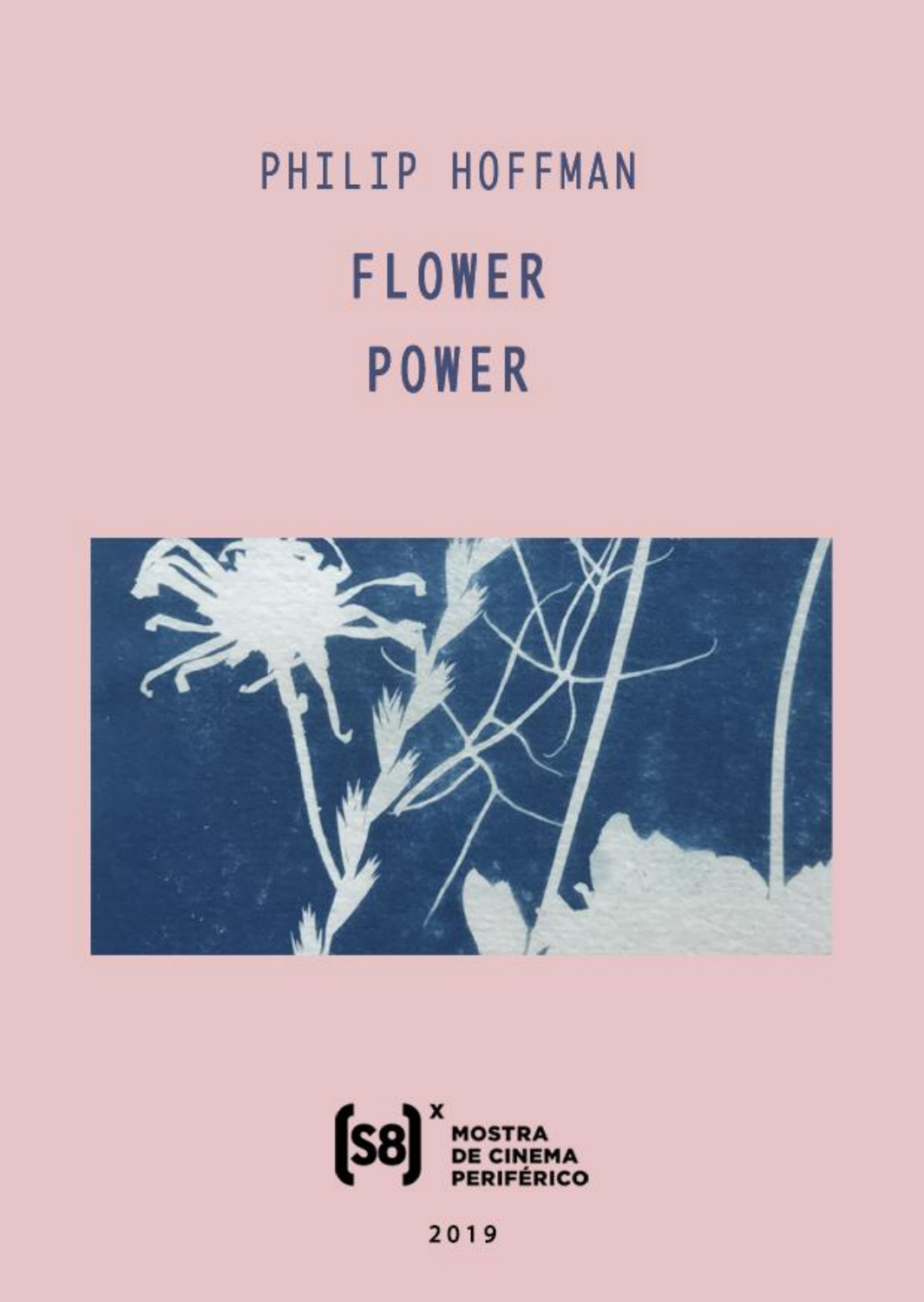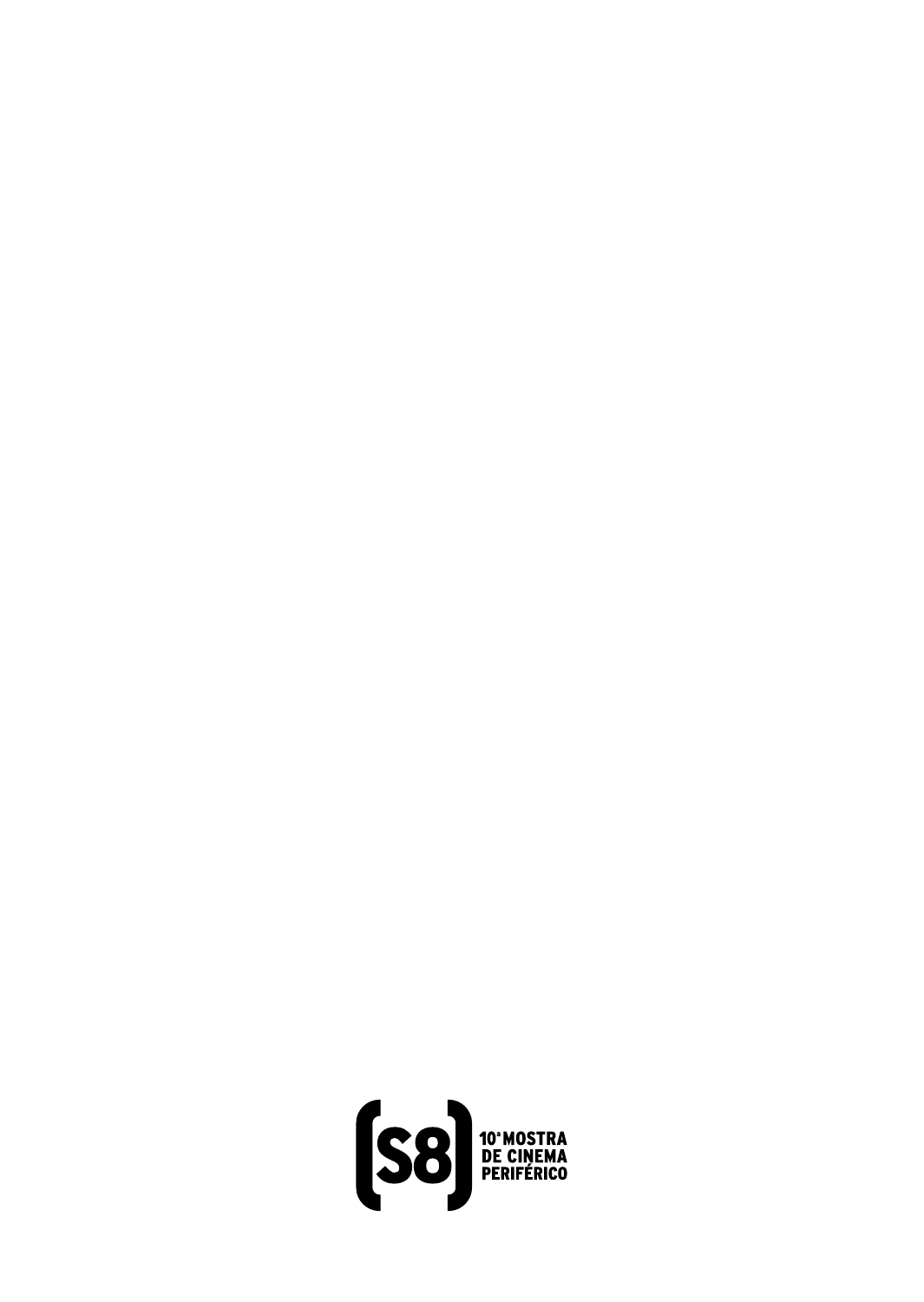Interview and Edition: Alberte Pagán A publication by (S8) Mostra de Cinema Periférico © 2019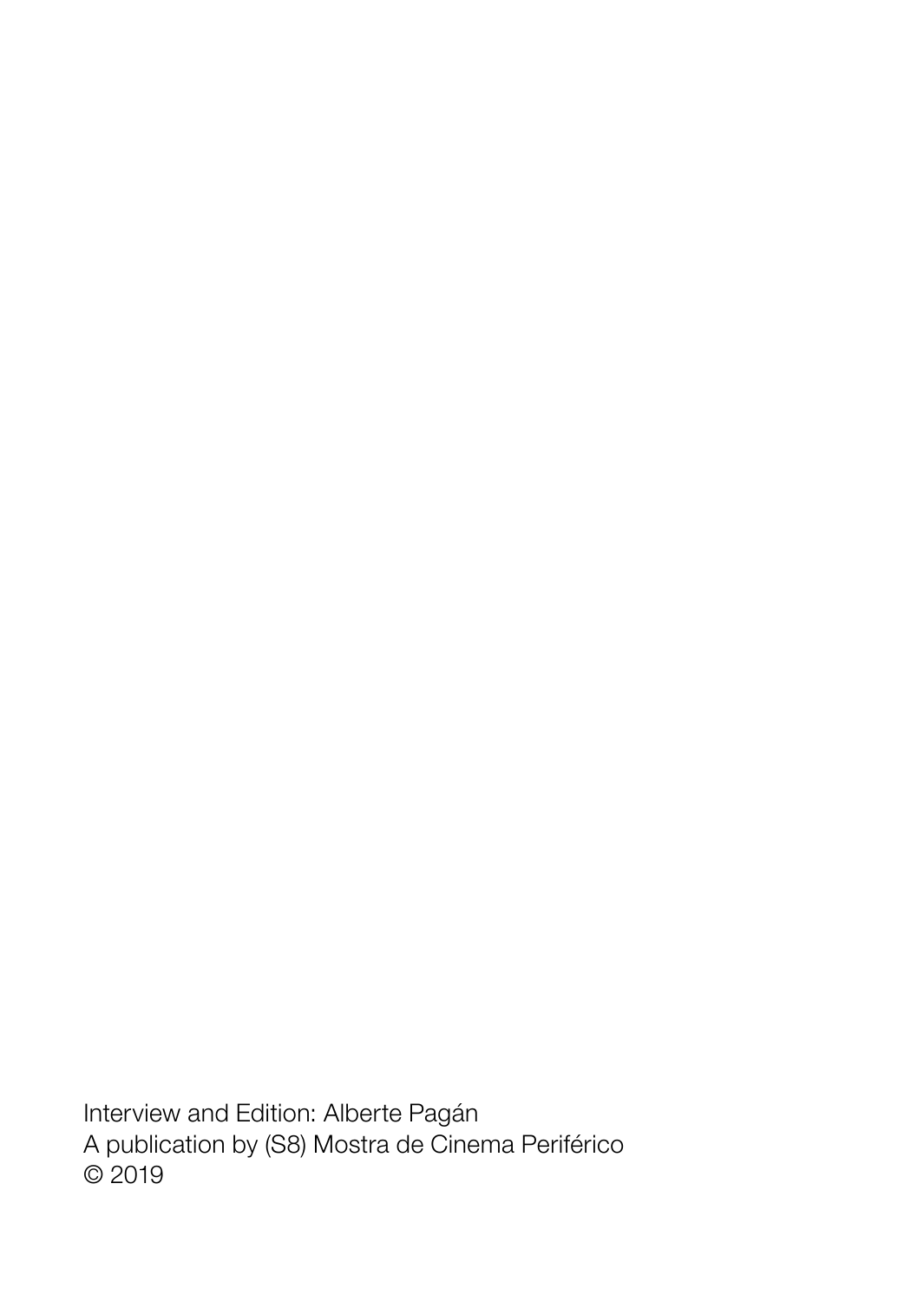# FLOWER POWER PHILIP HOFFMAN INTERVIEWED

# Alberte Pagán

The first Philip Hoffman film I saw, in London in the early 1990's, was Kitchener-Berlin. It was the seventh and last title of the cycle of autobiographical films that had put Hoffman on the map of experimental film. A quarter of a century later the Canadian filmmaker came to Galiza to present a retrospective of his work.

Personal and family life always sneak into Hoffman's films, even into the most formal ones, as when he discloses that the underwater sequence in *river* was filmed while he was sitting in the boat thinking about the very recent suicide of his uncle by a nearby river. An objective film like ?O,ZOO! (The Making of a Fiction Film), apparently a documentary on the making of A Zed and Two Noughts by Peter Greenaway, starts with footage (supposedly) filmed by his grandfather.

Philip Hoffman's personal and autobiographical films are eclectic and polyphonic in style. He mixes together still photographs and film, video and celluloid, color and black and white, found footage and home movies, images and writings, voices and telephone conversations. He uses multiple points of view because there is not such a thing as one objective truth. This idea of the world as a mosaic is made explicit in Technilogical Ordering, his most overtly political film, a denunciation of war as spectacle and as business, as Canadian companies get ready for the rebuilding of Kuwait. The editing in mosaic, like war, does not create meaning but provokes destruction/ deconstruction.

By the Time We Got to Expo, while formally similar to river as the same images are treated and manipulated in different ways (negative/positive, color/b&w) till the final degraded and peeled off film, relates to Technilogical Ordering in its representation of the world as a fragile endeavor, as fragile as celluloid itself.

Since the mention of the late Jack Kerouac in the early The Road Ended at the Beach, death has been ever present in Hoffman's films.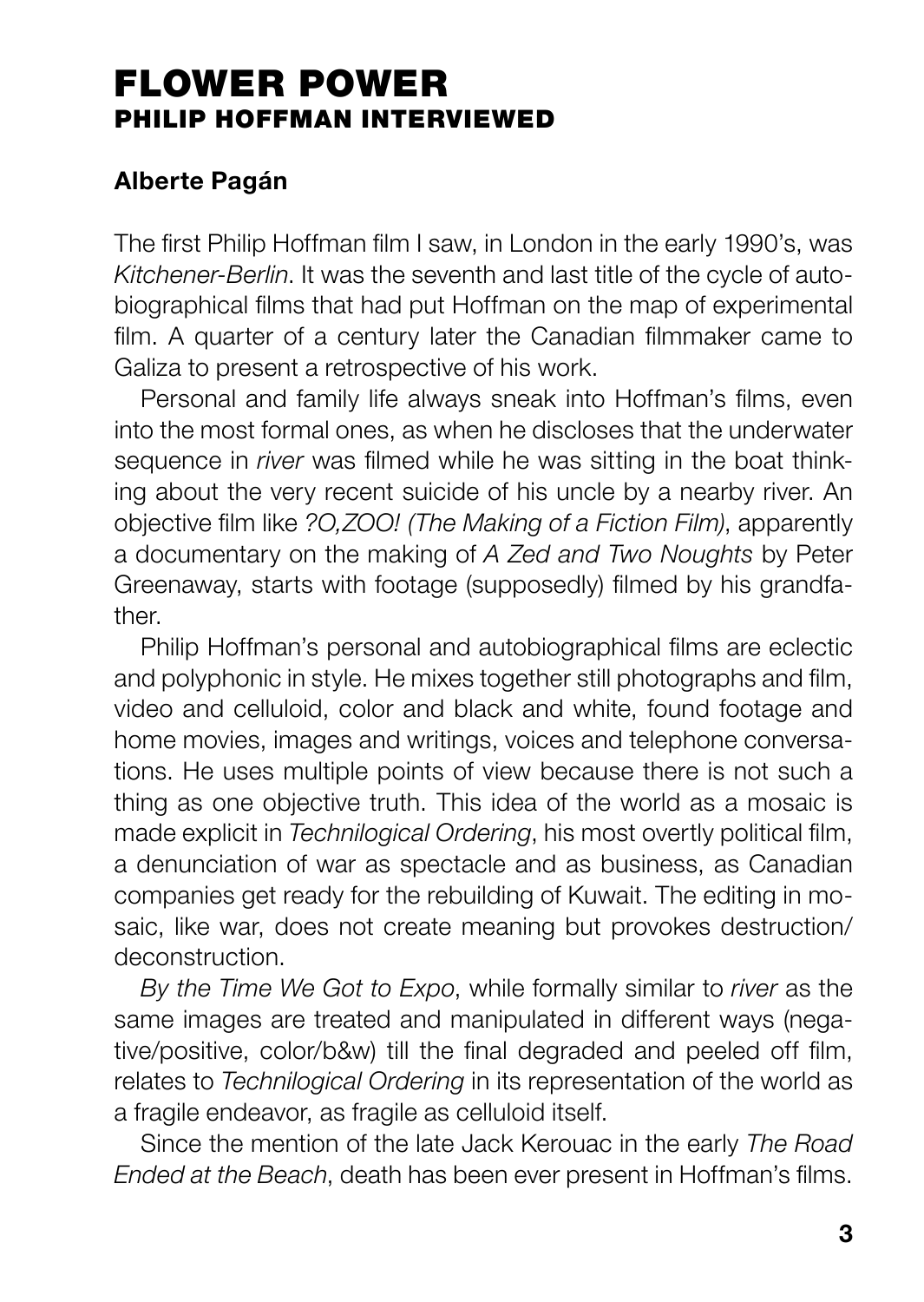He has filmed his dying grandmother in passing through/torn formations and his agonizing father in Aged. The accidental death of a boy is at the heart of Somewhere Between Jalostotitlan and Encarnacion. And What These Ashes Wanted was made as a way to cope with the unexpected death of his partner Marian McMahon in 1996.

Some of Hoffman's more simple and poetic films take the form of haiku, which are themselves a lesson in montage. The melancholy of passing through/torn formations seems to be inspired by Jonas Mekas' Reminiscences of a Journey to Lithuania, while Aged deals with the same subject as Steve Dwoskin's Age is....

The Road Ended at the Beach buries its roots in Beat literature and, moreover, in the Beat way of life, life as process, literature/film as life. The importance of process (in life, in filming, in developing, even with flowers, your own stocks) can be glimpsed in Lessons in Process, which documents one of his film courses in Cuba, and is at the core of his Film Farm, which every year summons a group of filmmakers from all over the world to shoot, edit and print films outside the restrictions of capitalist labs.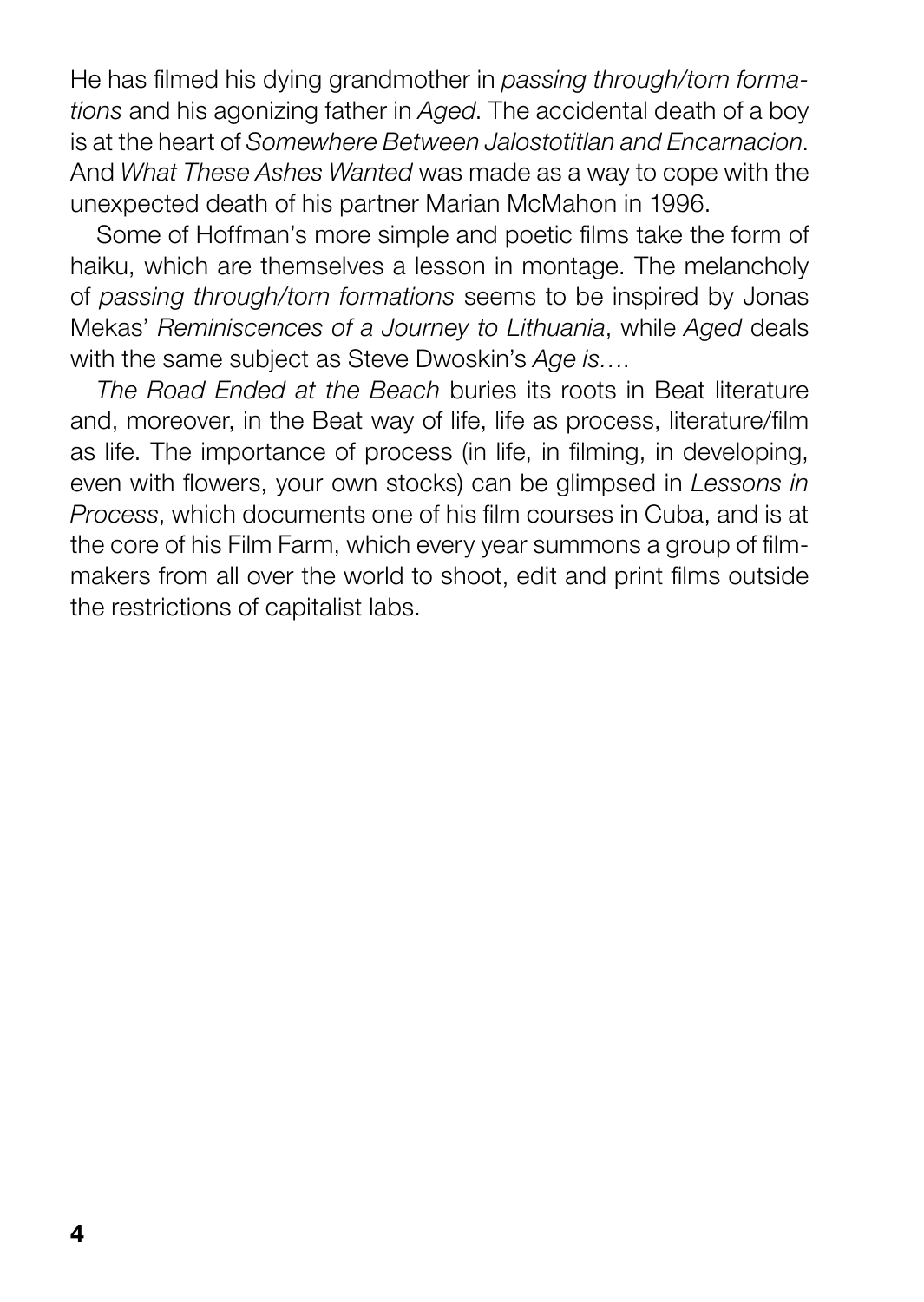# Filmography

On the Pond (1978, 10') The Road Ended at the Beach (1983, 32') Somewhere Between Jalostotitlan and Encarnacion (1984, 6') ?O,ZOO! (The Making of a Fiction Film) (1985, 23') passing through - torn formations (1988, 44') river (1978-89, 16') Kitchener-Berlin (1989, 37') Opening Series 1 (1992, 10') Opening Series 2 (1994, 7') Technilogic Ordering (1994, 31') Opening Series 3 (1995, 6'; made with Gerry Shikatani) Sweep (1995, 31'; made with Sami van Ingen) Chimera (1995, 15') Destroying Angel (1998, 32'; made with Wayne Salazar) Kokoro is for Heart (1999, 8') Opening Series 4 (2000, 10') What These Ashes Wanted (2001, 57') ever present going past (2007, 9') All Fall Down (2009, 95') Lessons in Process (2012, 31') Slaughterhouse (2014, 15') Aged (2014, 46') By the Time We Got to Expo (2015, 9'; made with Eva Kolcze)

vulture (2019, 57')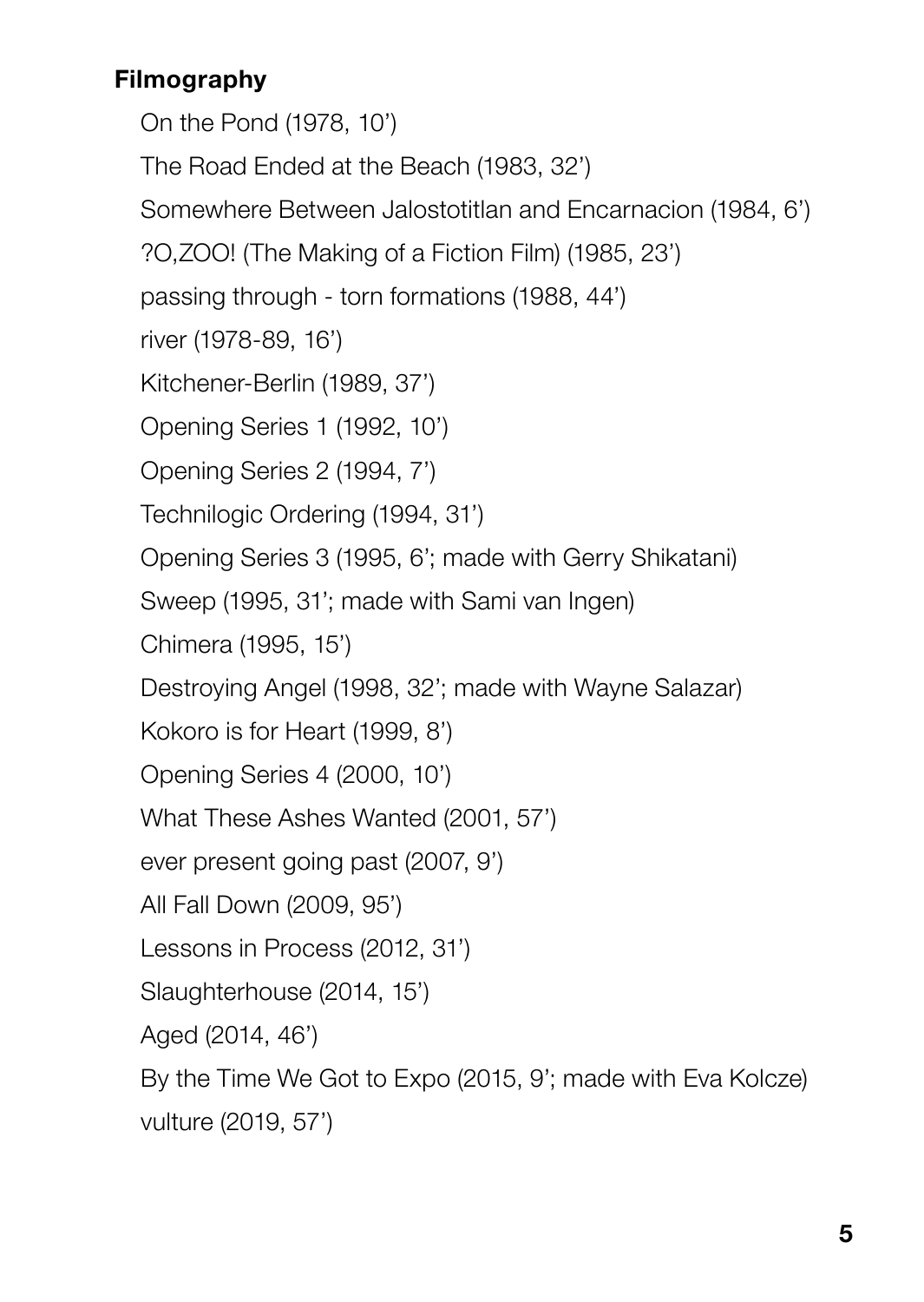The following interview was recorded on 9 June 2018 at Lavacolla Airport, Compostela. Hoffman had come to Galiza to present a retrospective of his work at the (S8) Mostra de Cinema Periférico, where he also gave a four-day workshop (Film Farm on the Road). The interview was made possible thanks to Xisela Franco's enthusiasm. In May 2019 Hoffman revised the transcript and kindly answered some further questions by e-mail.

# POETICS, PROCESSES, FAMILY, RELIGION

# You never mention your film Freeze-up in your filmography. Was it a narrative film?

Maybe it felt outside of my body of work, because it is a bit more narrative-driven. I was studying McLuhan and I kind of made a film that depicted his theories of Media.

# On the Pond is a school film. What made you study film?

What made me study film? Well, I started with photography and the dark room, thanks to a Canadian filmmaker, Richard Kerr, who teaches at Concordia University now. When I was maybe 14 years old and he was around 17-18, he was dating my sister. As you can see in On the Pond. I had triplet sisters, so there was lots of dating going on at home. Richard and I became close and we made a dark room in my parents' basement, in the bathroom. So working with photography was the foundation of my film work.

Because my father had a meat business, a slaughter house, I went into business at university. But I didn't do so well. I was more interested in literature and took a great writing course with Prof Gerald Noonan. In his class I wrote the "Death of the Elephant", which is the most important section of my film ?O,ZOO! (The Making of a Fiction Film). While studying literature I started to take some courses in film studies from film Prof Paul Tiessen where I saw all the silent German Expressionism works. I started to shoot with my uncle's 8mm camera. But when Richard Kerr went to Sheridan College I left Wilfrid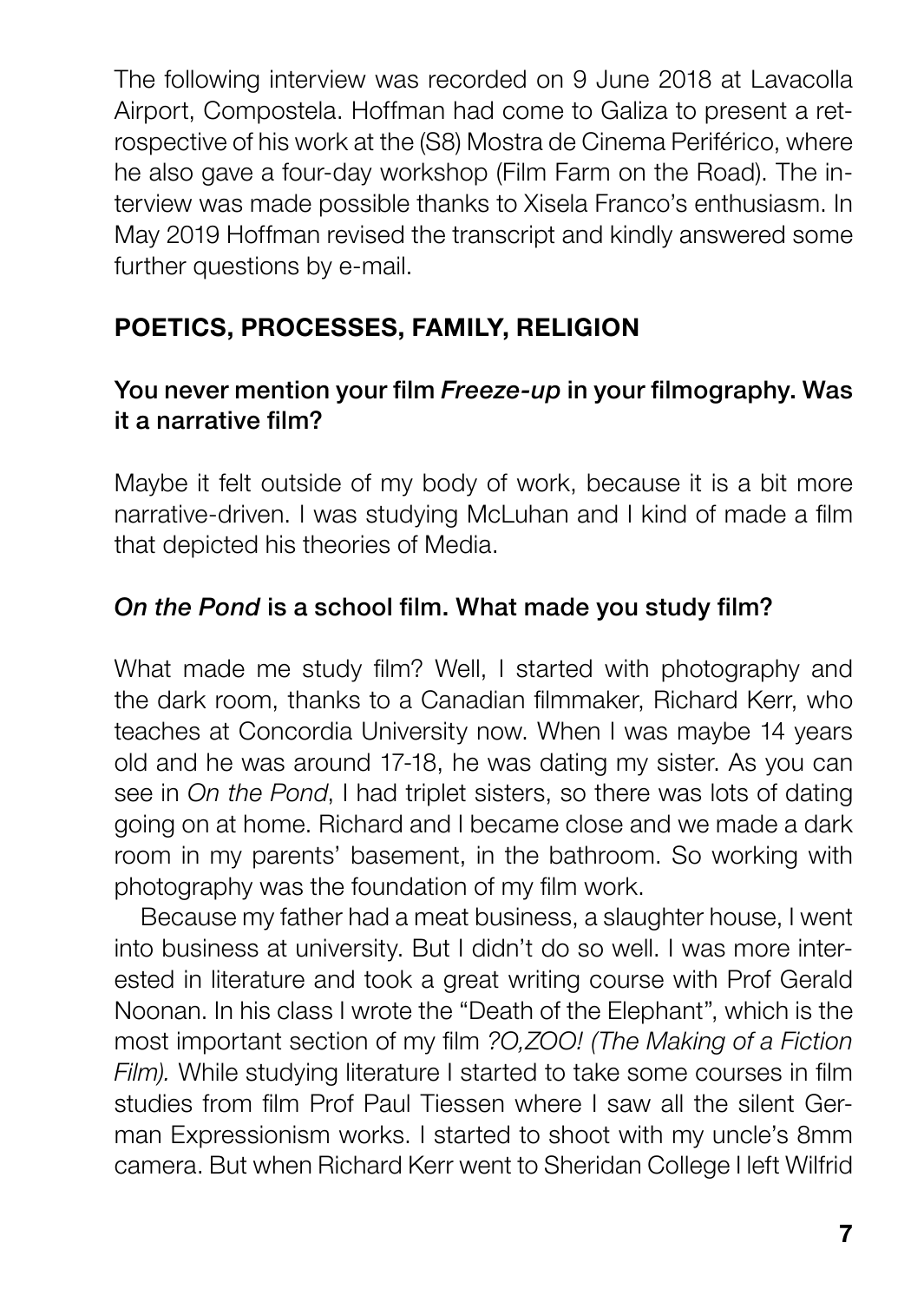Laurier University and literature studies and followed him to Sheridan College, Media Arts, where I learned how to make films.

So this is how I started. I don't know why, I think it was just that I didn't want business. I wanted art. But in this little city, Kitchener-Waterloo, there wasn't a place to go, there was not much art, so Richard Kerr was my access to art. When I was younger I was quiet. I had three sisters older than me, all the same age, triplets! And I used photography to kind of participate with the family, because everybody was talking and I would steer away. I realized that photography and then film could be a place to express something.

#### While you were making On the Pond, were you aware of the international experimental film scene?

Yes, because my two main teachers were Rick Hancox and Jeffrey Paull. And also Jim Cox and Harvey Hornsberger. There were some good filmmakers teaching there. This was like 1979, and they were showing us experimental films. I even took film theory courses, [P. Adams] Sitney, [André] Bazin, you know, all this. But the New American Cinema was "in the air", we saw [Stan] Brakhage, we saw [Jonas] Mekas. But maybe not so many Europeans… In Canada experimental film foundation for a lot of Canadian filmmakers, especially of my generation, came by way of the National Film Board. So National Film Board mixed with the New American Cinema equals…

#### Canadian cinema?

Yes, I think so. More specifically "Escarpment School"! [The "Escarpment School" is a group of personal filmmakers formed at Sheridan College, which is near the Niagara Escarpment from which they take their name.] Because in the early 60s National Film Board was very cinéma verité, interesting documentary cinema, and of course [Norman] McLaren and [Arthur] Lipsett.

#### Were you aware of Jack Chambers?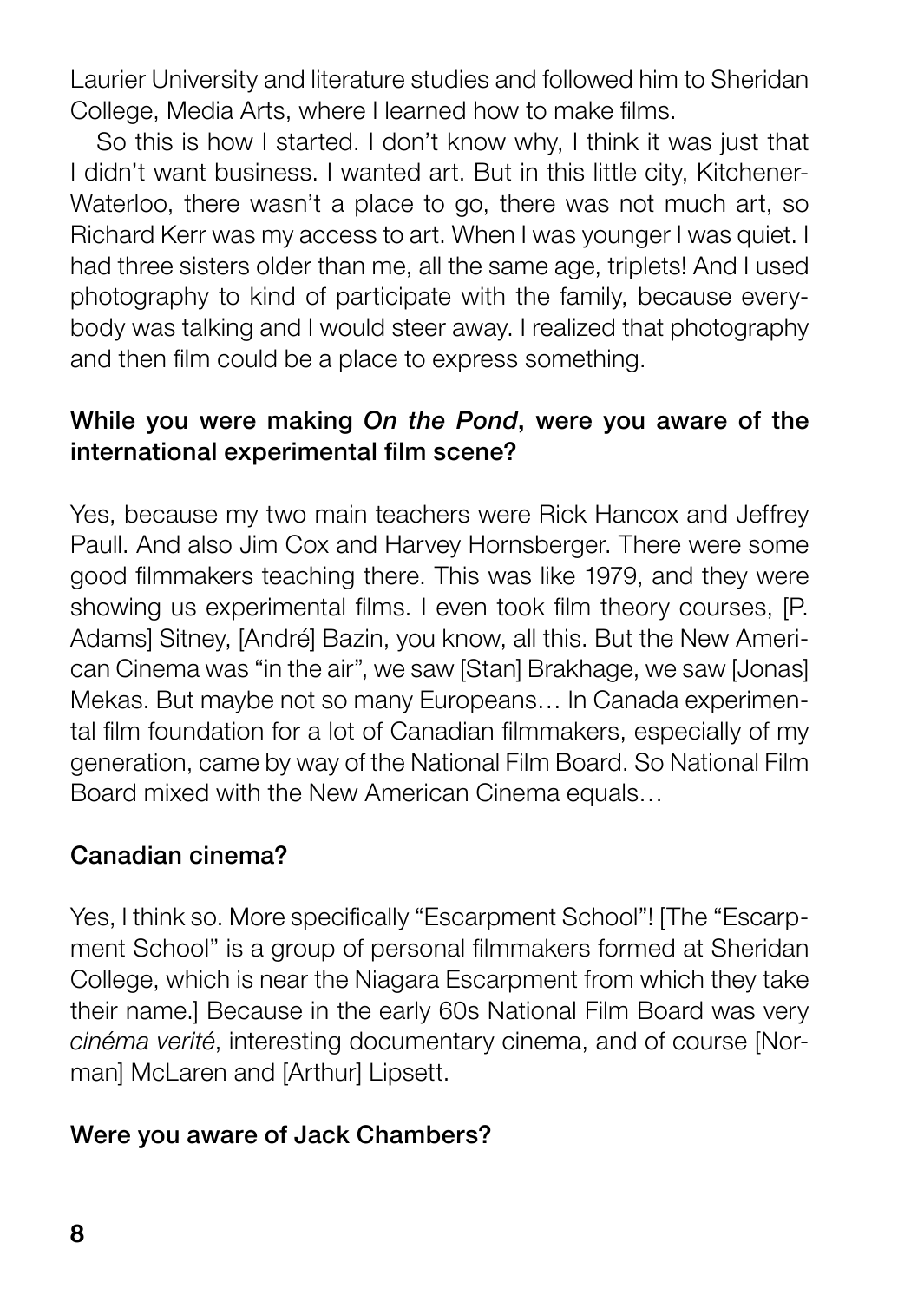My favorite. Hart of London (1970) was a model for "personal" filmmaking. I saw it in school, at Sheridan. To see that film was breathtaking.

# Do you feel comfortable with the label "experimental"? Or do you prefer "documentary filmmaker", or "diaristic", or "lyrical"?

I don't use "experimental" too much. I like "first person" cinema. But that doesn't have to be experimental. Another term is "alternative". They all are good. And "personal" has its problems too because of Facebook and all this navel gazing. I think that "first person" is one of the best. And "poetic". I think "poetic", on some level, is the closest for my work, because I was more influenced by poetry and some kinds of literature… the new novel, [Alain] Robbe-Grillet, [James] Joyce, Gertrude Stein… What they were doing with words was influenced by the cinema. So I came into cinema through the back door, in terms of understanding. I remember seeing a film, Ulysses [1967], now I forget the director's name, maybe you know.

# Joseph Strick.

Strick, yes. I saw it at Wilfrid Laurier University, where I was before going to film school. I can understand this non-linear and kind of dreamy way of telling a story, something that's less obvious, more immersive.

#### You were also interested in Beat literature, Jack Kerouac and so.

Yes. In my late teens early twenties this was like the freedom that you looked for, so I was most interested in the way Kerouac wrote, without stopping. His spontaneous prose became very important for me. I even wrote a paper about that in Rick Hancox's class. We had to write a film theory and mine was "Spontaneous Filmmaking", coming from Kerouac. And you know, this was funny… I suggested small doses of drugs or alcohol to prep you before filming.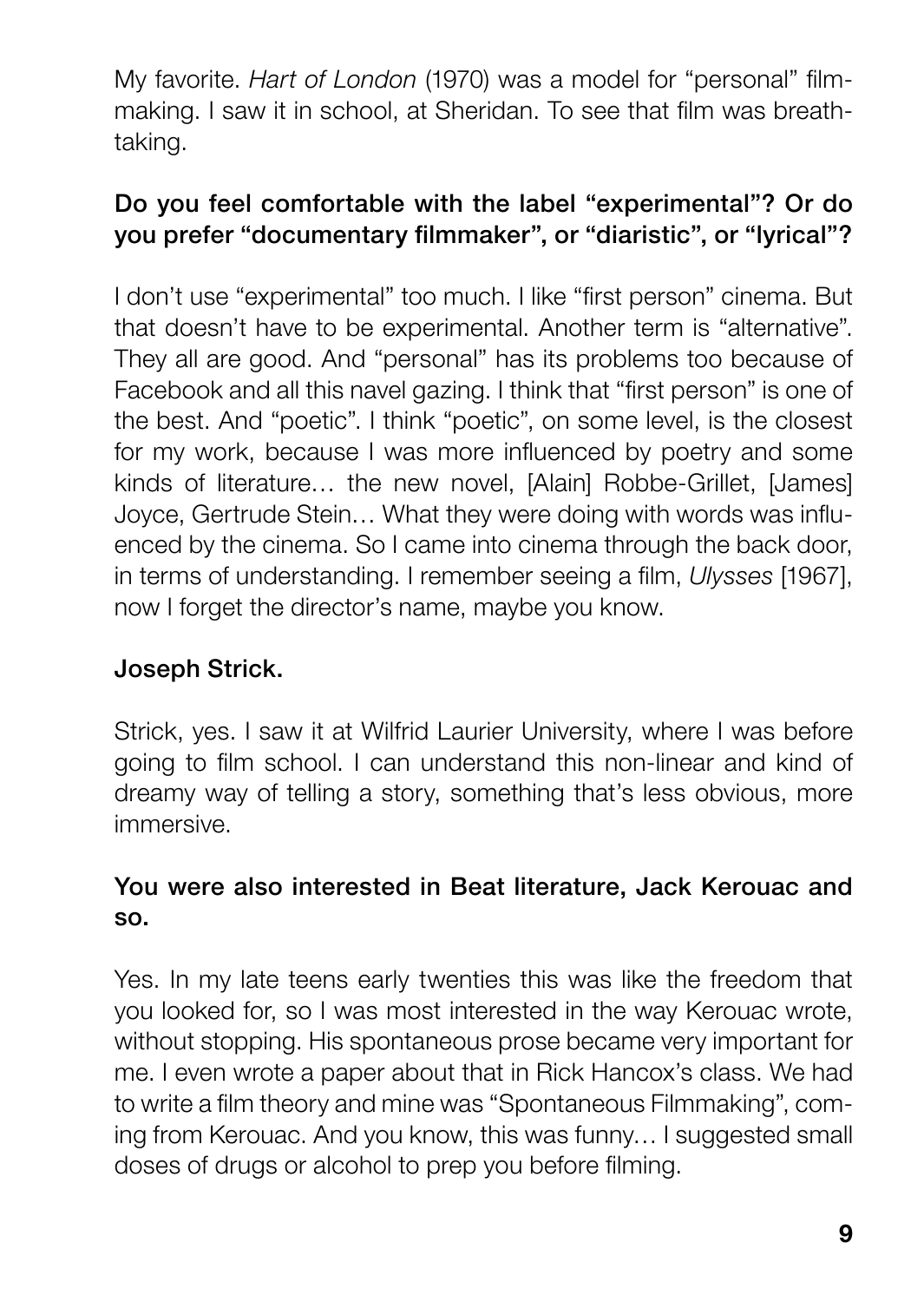# And then you discussed Kerouac with Robert Frank in The Road Ended at the Beach. Did you already know Frank's film Pull My Daisy at the time, a good example of spontaneous filmmaking?

Yes. All his later films are also actually first person cinema. Pull My Daisy is a little more dealing with narrative. It works with Kerouac's voice who tells a story, but of course it was somewhat spontaneous. Kerouac read the narration spontaneously to the picture, watching the film; and I did the same thing in Somewhere Between Jalostotitlan and Encarnacion with Mike Callich on saxophone. We had the saxophone play to the finished film. And the seventh take was good.

# Why is hand processing important to you?

Well, it's a return to the darkroom of my childhood. Maybe that's my need. Hand processing allows people to continue to work with celluloid. Hand processing is inexpensive and it is personal… you have control. You are not giving it to the man with the white lab coat. This came first as a function of the Film Farm, to create a place that could help people continue to work with celluloid. And I thought at one point, in the early years, that the Film Farm would turn to digital, but then I realized, when I started to work with digital, that it's so different that it was important to maintain the quality of celluloid and the working processes of celluloid, because, you know, the digital can learn from celluloid as well, analogue methodologies have had a long time period of experience.

### As you have mentioned, you have also worked in digital, and you have mixed video and cinema in some films. From your experience, what are the main differences between celluloid and digital?

In video and digital it is so much easier to do sync sound. I wouldn't throw out digital, because if I want I can either edit a digital film within a celluloid work and finish on digital or I can shoot a digital film off a screen with a film camera. That's something all my students are do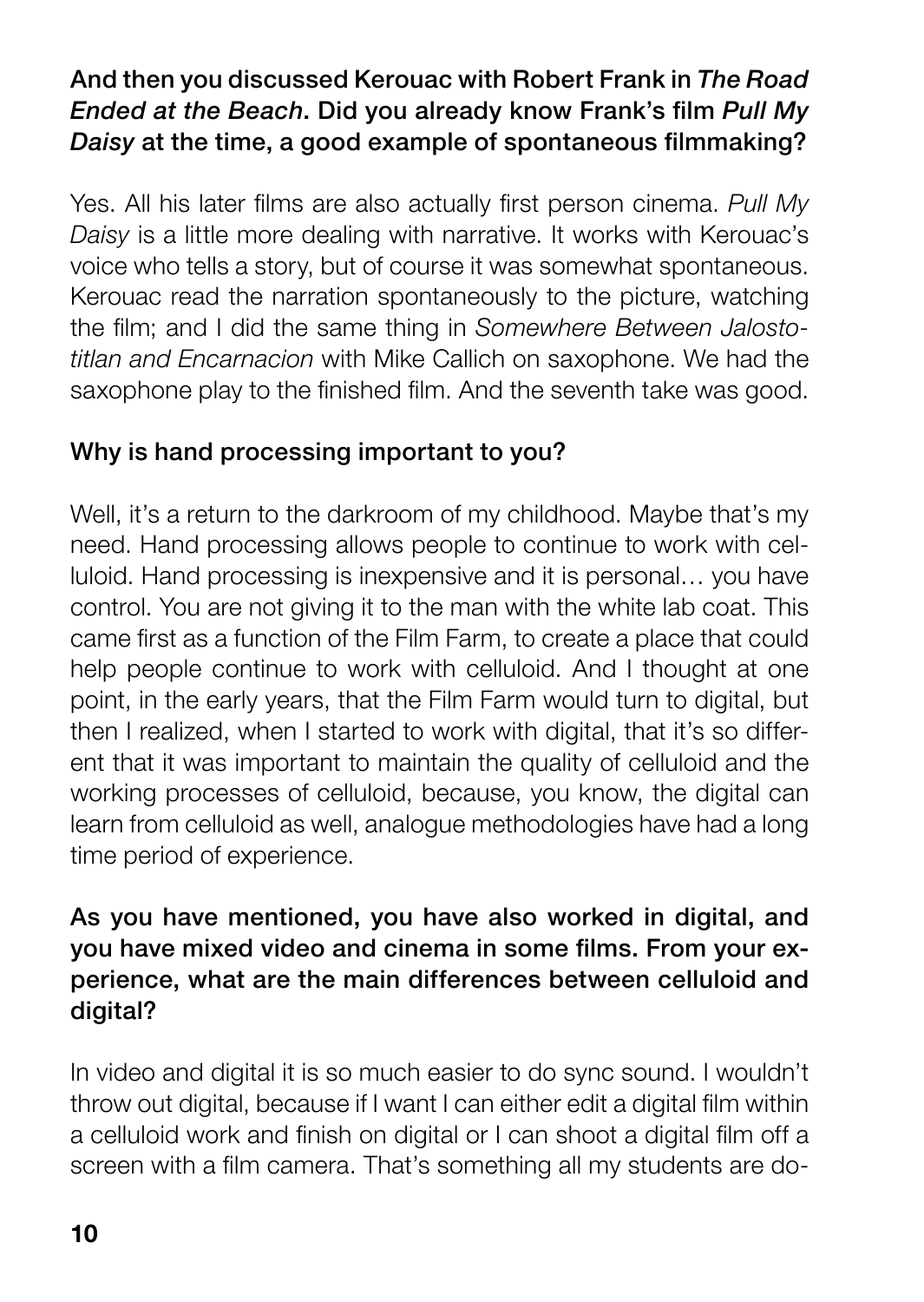ing, because they can't afford a lab. They cut the film and then they shoot it off the screen. My film (made with Eva Kolcze) By the Time We Got to Expo is an example of this. Somehow it is a conversation between digital and analogue.

# What is Process Cinema?

Process Cinema was a course I started maybe ten years ago at York [University in Toronto]. Later I realized that I could look at process philosophy, at [Henri] Bergson and the philosophers that deal with the idea of process, this idea that you can't step in the same river twice, as the river is flowing. In the course we worked with both digital and celluloid. It allowed the participants to work spontaneously and try to create a cinematic experience, spontaneously rather than with planned scripts.

Process Cinema came out of all this work in photography and at the Film Farm because with celluloid when you are hand-processing there's a lot of variables to try and control, because there's always aspects of heat for the chemistry, aspects of time, aspects of light, and the real possibility of "accidents". This connects to Carl Jung's theory of synchronicity. In the making of a film there is energy around its making that you can access where the mental processes connect to the physical processes. And Process Cinema is about this, about not just the technical aspect of processing but to work "in process" and with the world so that the world can be a partner in the making of the film.

Family is ever present in your films, even when you are talking about something else. We can also glimpse some self-portraits, you reflected in a mirror, always behind your camera. But your figure is very elusive. In that way your cinema is not that "personal" — you talk about your family but not so much about yourself.

Well, I think any expression is a look at yourself. Anyway, it is not like "Oh, this is my family. I have three sisters, and that's the reason why I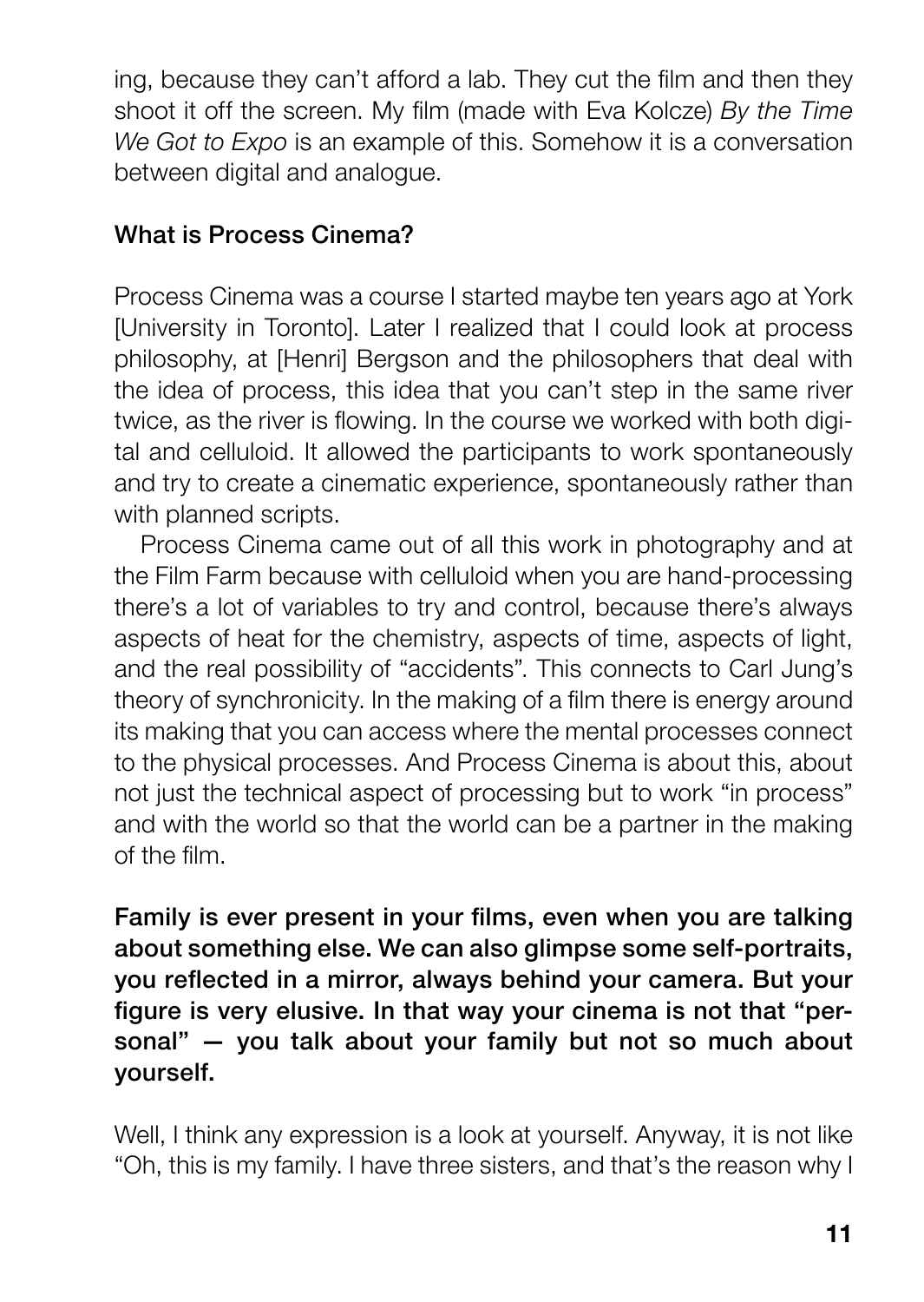am like this", you know, that kind of analysis. I think it is more a poetic analysis. I don't think it is a straightforward analysis.

# But family is important to you.

Yes. Well, I think for me family is important because I know it has a great effect on who I am. So, to try to understand that hopefully will help me to understand myself. My films are not my portrait, they are not a documentary about me. It's more about my experience and a reflection of what I see.

### How did you feel when you learned you had an unborn elder brother who was also called Phillip?

As I thought about it I changed my name to Philip with one "l".

## As your father's name was Phillip with double "l".

When I was looking in the wallet of my father, after he had died, I found out that on his birth certificate he was Philip with one "l". He changed his name from one to two "ls".

#### So your grandfather was called Philip as well.

Yes. Philip with one "l". So the name went from one to two to one "l". Both my father and I yearned to be unique! I didn't change my name out of disrespect. It was more the freedom to choose your destiny, to be something else. Once you change your name you don't have to be exactly what you are supposed to be. My father was generous and had empathy, and he did not care about this kind of stuff. He asked me to take over the family business, and I said, "No", and he said, "Fine". He just wanted to give me the opportunity, but he didn't have resentment or anything, he was very generous. But yes, there's actually a grave with this unborn child in Kitchener, my big brother, who was named Phillip Hoffman.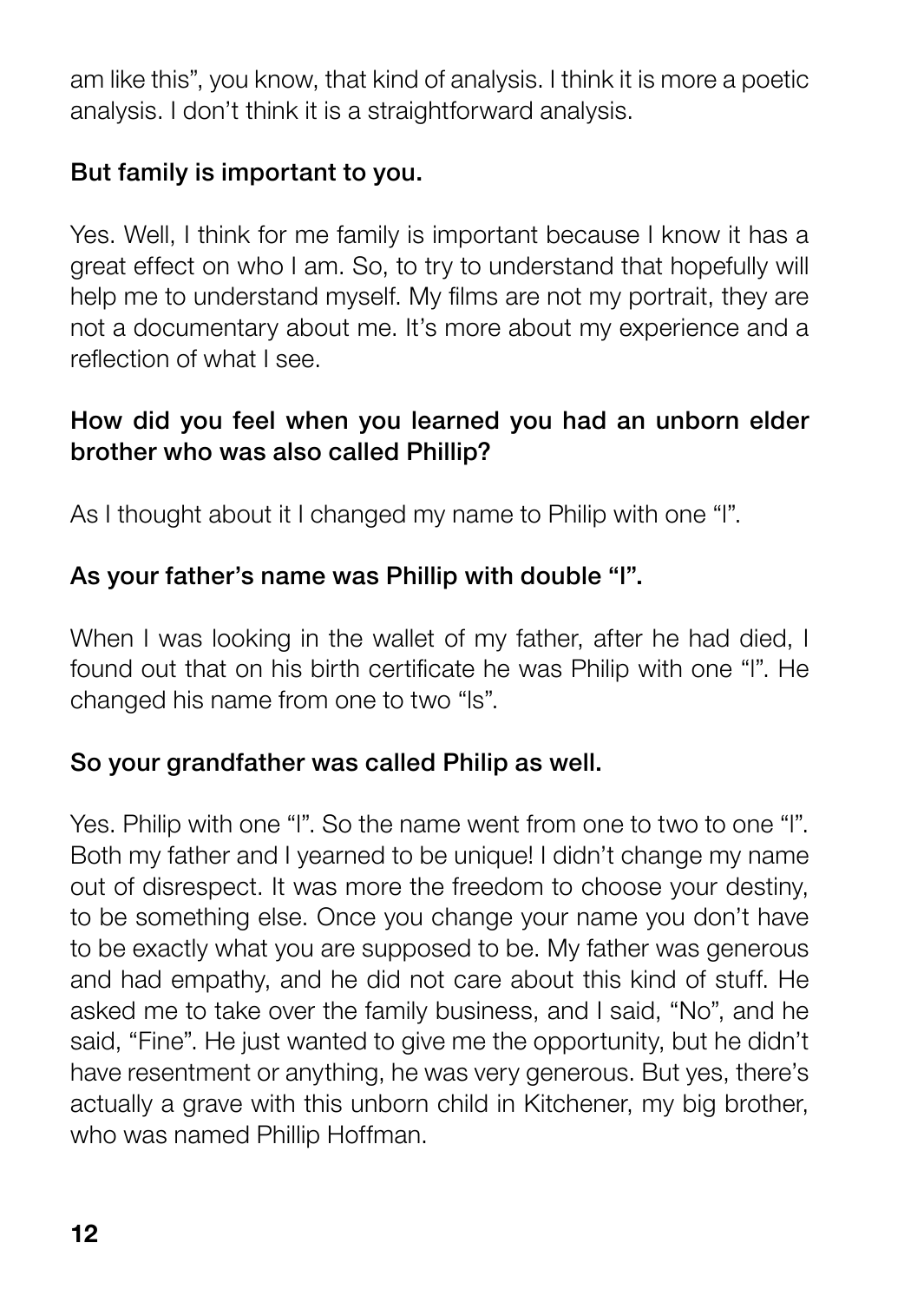#### One "l" or two "ls"?

Two. This would be a good feature film that I should make. Ha! My parents wanted the priest to bless this grave, and the priest said no, because it was unborn. It could not be sanctified, even though my mother carried it for more than 8 months. And that's when my father stopped going to church. He lost his faith in the Church at that moment. And that was the reason why he would do things like eat meat on Friday — you're not supposed to eat meat on Friday, as a Catholic, but he would. He was not so religious, my mother was more. But anyway, I think I was lucky that I wasn't the first-born, because the first born are always in charge of the family. And this way I could be myself. That responsibility went with the first boy that was unborn.

#### There are many religious and Catholic images in your films processions, cathedrals, a Christ in a stained glass window in passing through. Are you a religious person?

No, but that was my formation. And it was influenced from catholic school more than a family formation. My family wasn't overly religious, except for my grandmother. So I'm not religious, but I'm spiritual, I guess. And I'm more interested in the social aspect of religion.

Derek Jarman said that the best filmmakers are Catholic, because we turn the wine into the blood and the bread into the body… the transformation and the imagination and what's, I won't say magic, what's not physical. Of course many religions have these kinds of ornate rituals. So it's kind of an odd proposition.

#### ?ZOO! (THE MAKING OF A FICTION FILM) (1986)

#### What brought you to film the set of Peter Greenaway's film A Zed and Two Noughts?

I met Greenaway at the Grierson Documentary seminar in Ontario. He was interested in the poetic aspects of my work, and that I made films on very low budgets, compared to the NFB [National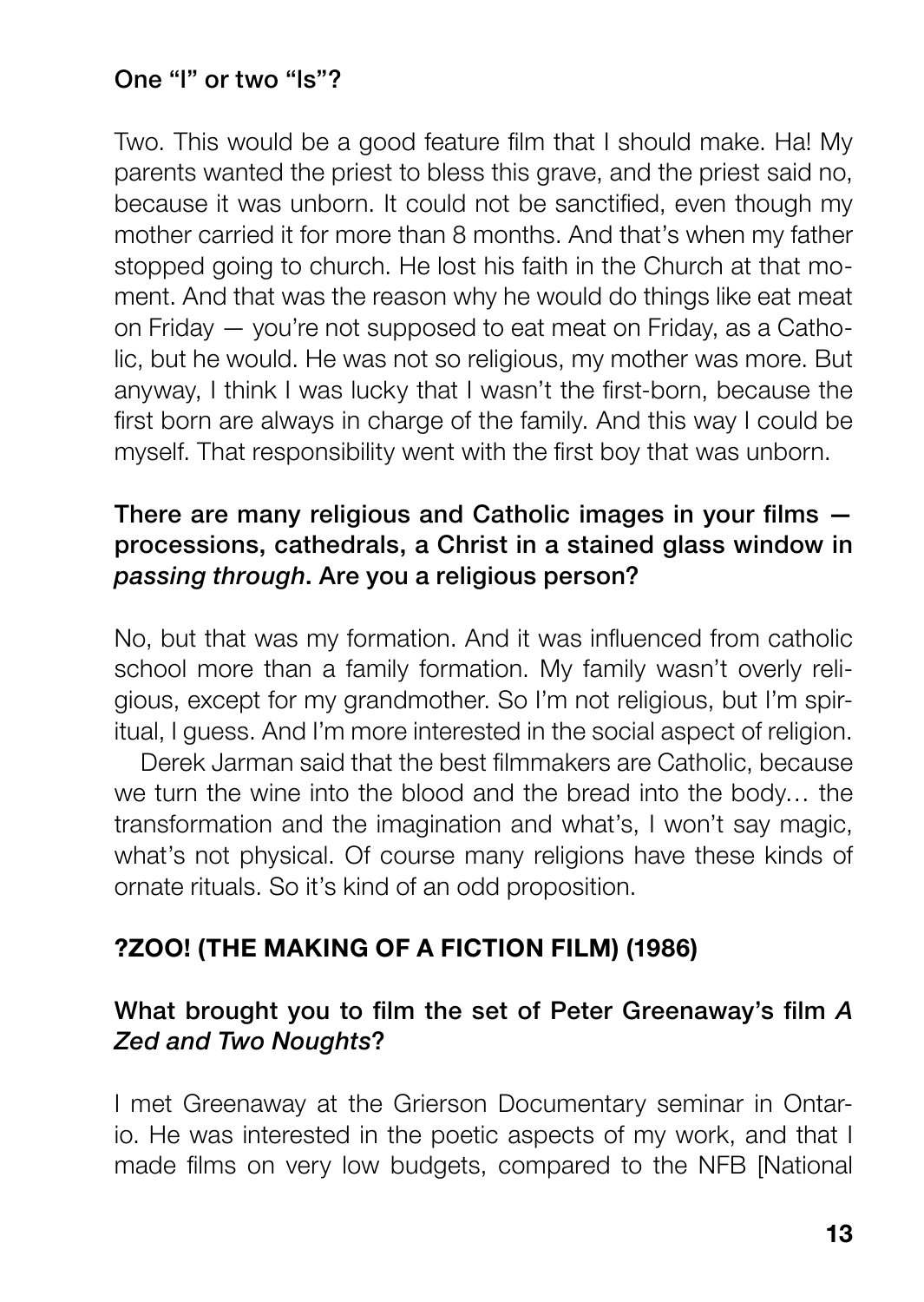Film Board] and CBC [Canadian Broadcasting Corporation] who were also screening films at the seminar, because we kind of all lived together intensely for one week. I liked the intensity of that seminar and later I thought, I could create a workshop that held that kind of intensity, and of course that became the Independent Imaging Retreat or Film Farm.

# You include some scenes from Greenaway's film. Are they taken from the original film, or were they shot by you?

I was allowed to follow Greenaway's film, during the shooting. I shot the film myself with the Bolex. It was Greenaway's first 35mm feature and he had a huge entourage. He said he was jealous of my freedom to just truck around with my Bolex, and shoot what I felt. And of course that is the way I still work, and couldn't really work any other way, with producers and scriptwriters. My work is fueled by the moment the camera connects and interacts with the world and people.

# Why the "?" in the title?

A reference to questions, rather than answers. And also when Greenaway told me the title of the film, "A Zed and Two Noughts", at first I didn't know what it meant as it is using British slang, "Noughts", so there was first a questioning, and then "Oh… ZOO!".

# **SOUNDTRACKS**

## In On the Pond you record a conversation while watching some family photographs. How did you record the sound?

On a cassette tape recorder. I had two microphones, one on each side of the room, and I set it all up before. And then I asked my family to come into the room. They didn't know they were being taped. And then when I showed the finished film to them they were laughing and talking again while the film was going. They added more comments to the original recording on the film, rather than really watch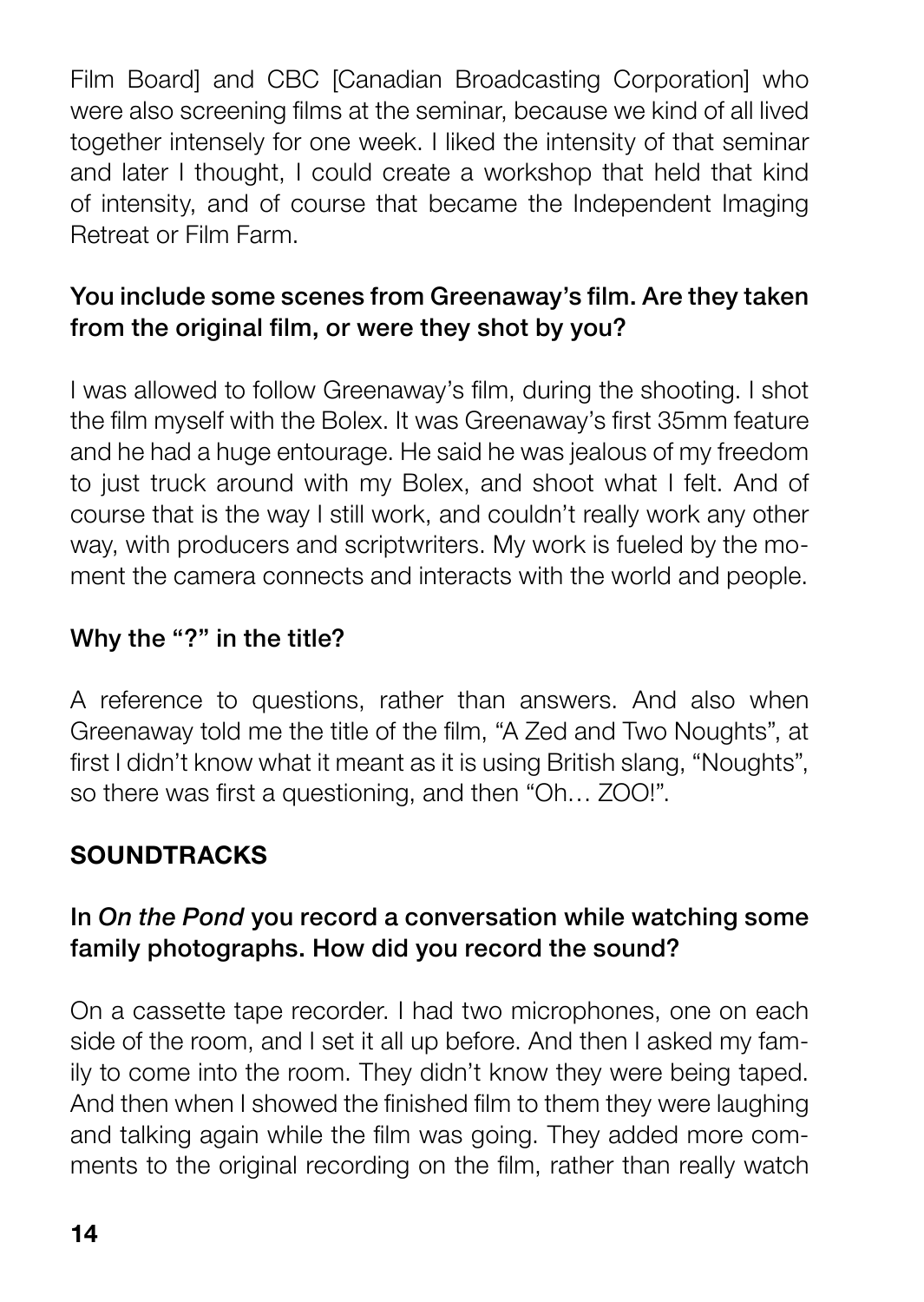the film. They watched and commented on the pictures a second time... overlapping the original dialogue!!!

Similarly, in All Fall Down and ever present going past you also record the voices commenting on the images, in this case a home movie of your stepdaughter dancing around a bonfire. Was that also recorded on a tape recorder?

Yes. It might have been on a digital camera, I can't remember. ever present going past is a film I don't see that often. I should see it again. In my early years of filmmaking I used tape recorders, reel-to-reel and cassette. Later I just used a digital camera to record audio.

#### You usually commission musicians to compose the soundtracks to your films. When traveling, don't you collect sounds, as well as images?

I recorded the voices and effects in passing through. I worked with Tucker Zimmerman in that film, to find the right music. Toni Edelmann (All Fall Down and Aged) gave me original music, which I edited into the piece, sometimes reworking in fragments. For Aged, I played the changed music for him and he liked it a lot, even though I used his music as a kind of source. It was beautiful foundational sound to work with. Marcel Beltran did the sound edit and mix for Aged... I think it's brilliantly subtle and evocative. I don't think there is a film where I didn't connect directly to the soundtrack. In *vulture* I had Luca Santilli make the tones, and then I edited them in. Isiah Medina actually composed and mixed the ending of vulture beautifully, in his way! I knew what I wanted, and because I know and love Isiah's work I figured he could create the "sonic explosion" which I wanted for the end of vulture. It is a magnificent mashed-up in both sound and image. I worked very closely with Isiah, but also got some help from Clint Enns who had an idea to add rapid drumming. Luca Santilli's "metal" band Kennedy can also be heard underneath the last section of the film. Yes, in many of my works I collect audio and do the sound edit. Also Marcel Beltran who I met while teaching in Cuba at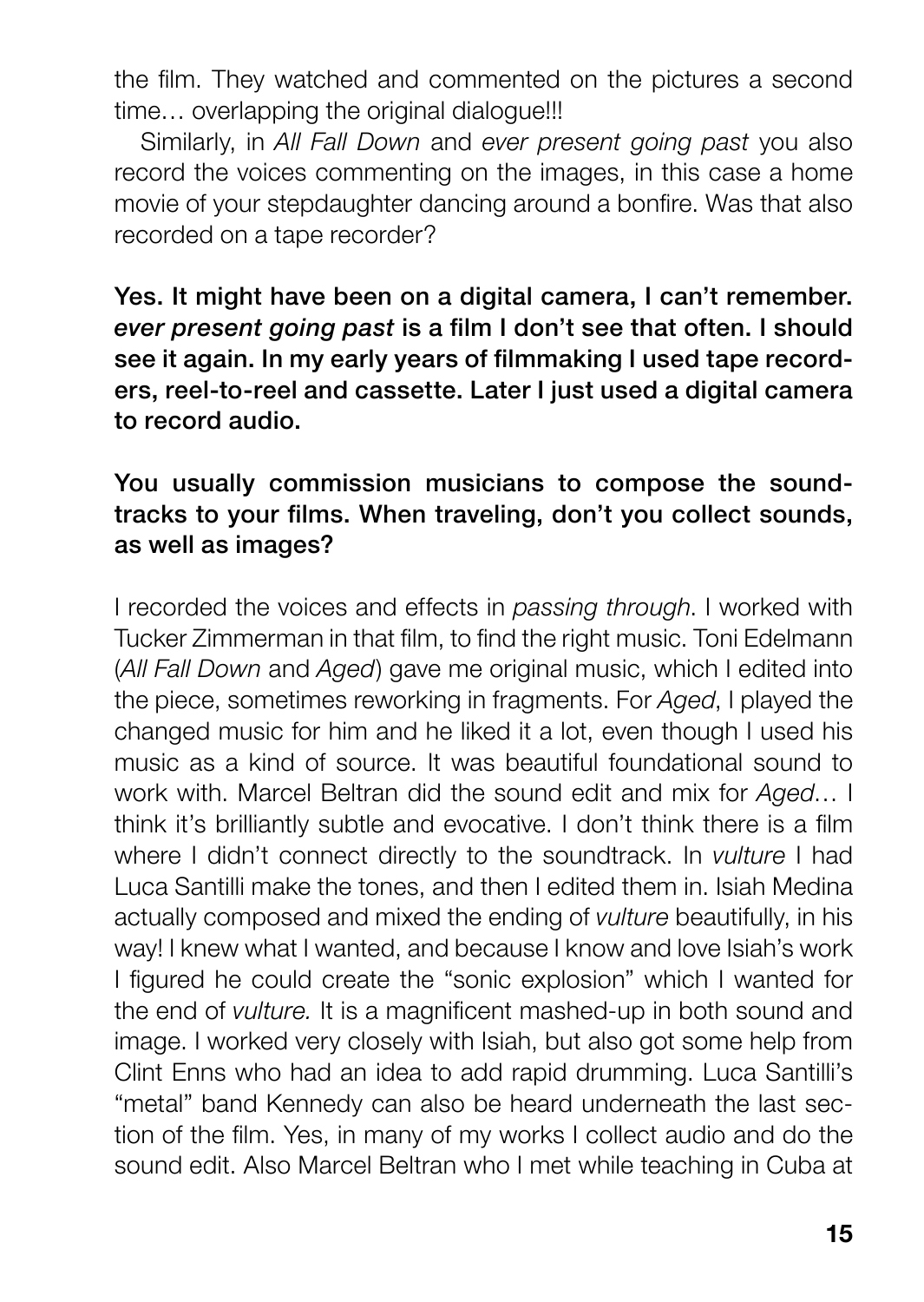EICTV has helped in this way in my more recent films, as well with final mixes.

# In the travelogue that is Chimera we can see images from Australia, Egypt, Europe. Did you record sounds in those places that were eventually mixed in the music you commissioned?

Yes. My friend Vesa Lehko worked for Finnish Broadcast company and got some found sound, and mixed them with some of my recorded sounds, both personal recordings and field recordings, and then he created soundscapes. I then strung out these sounds and gave them to Tucker Zimmerman for the soundtrack. The music element is his compositions, in *Chimera*, but I fed him the wild sounds and soundscapes. I always work closely with the sound artist. Tucker commonly gave me different versions for me to choose from.

# Do you pronounce "Chimera" /t∫/?

You can say "Chimera" /k/ or "Chimera" /t∫/, but I say "Chimera" /t∫/ because it sounds more like the film. "Chimera" /k/ is more like the Greek myth, with the head of the lion, body of the goat and a snake tail.

#### TRAVEL FILMS

While you were travelling and filming these two travel films, Chimera and The Road Ended at the Beach, did you already have in mind the final shape of the film? Or did you just collect images and then you create the film at the editing table?

For The Road Ended at the Beach I just collected images, and it took seven years to edit. I was used to working with narrative, in a way. I don't think I understood experimental form as much yet. I was just trying to slowly work with narrative and memory. I wanted to use film for its inherent gift, that is, to represent different aspects of time. In The Road Ended at the Beach I wanted to film the past and the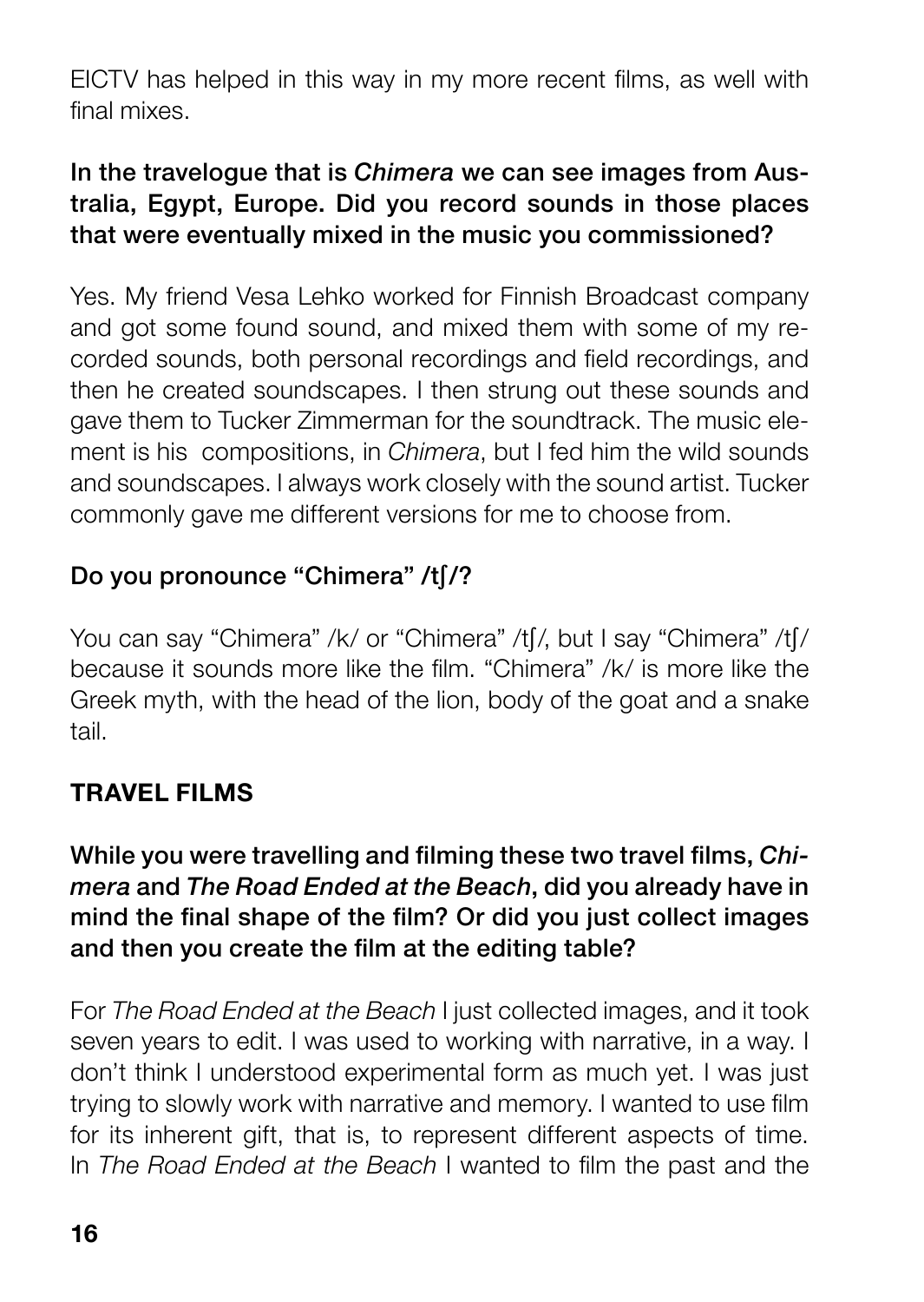present at the same time. This first version of The Road Ended at the Beach was one hour long, edited on film, and I wish I had that version, but we didn't transfer it to digital then, this was 1983. I would have liked that version. It's less narrative, much more lyrical, but it's gone. I had a screening of it. I lost it because I started cutting it, and it changed. It's like a sculpture — you make changes and unless you take a picture of it you don't have the first steps anymore.

Now I store the digital files of first versions or older versions of films I make. passing through was very much like The Road Ended at the Beach, but more fragmented. I also had a longer version, but I am happy with *passing through* as it is now. But it followed the same process, first I collected the images and then it took seven years as well to make, so, you know, it went through a lot of changes. "Collect reflect revise".

With passing through what I knew was that I wanted the feeling of the camera moving over landscape, over people… horizontally… "passing through". It's always less about how it's going to turn out and more about the formal uses and why. The Road Ended at the Beach suggests film is like concrete form of memory… so the images are on the tripod, mostly… this also comes from origins working with the still camera… Collecting living "gems" gleaned from life and used to remember. Then trying to organize it. passing through and Chimera have a similar relationship to form. Chimera uses a single frame zoom in super 8 as its starting point. I collected footage for a few years, during my travels (being asked to screen my first group of films at festivals allowed me to travel). I transferred all the material to digital to experiment with frame rates. Once I determined the frame rate for each sequence, I then optically printed the original Kodachrome super 8 film to 16mm color interneg stock, so that 50% speed on the computer meant 2:1 on the 16mm optical printer, for example. So, you know, you can print at 50% speed, which is 2 [frames] to one, or 3 to one would be 33 % speed on the computer… 5 to one, ten to one and so on. So the computer was used to give me a sense of the motion. I think I started shooting Chimera in a Banff residency, and I was very much influenced by [Dziga] Vertov. I was thinking of him, when I started to make the film, a kind of travelogue of various places and spaces.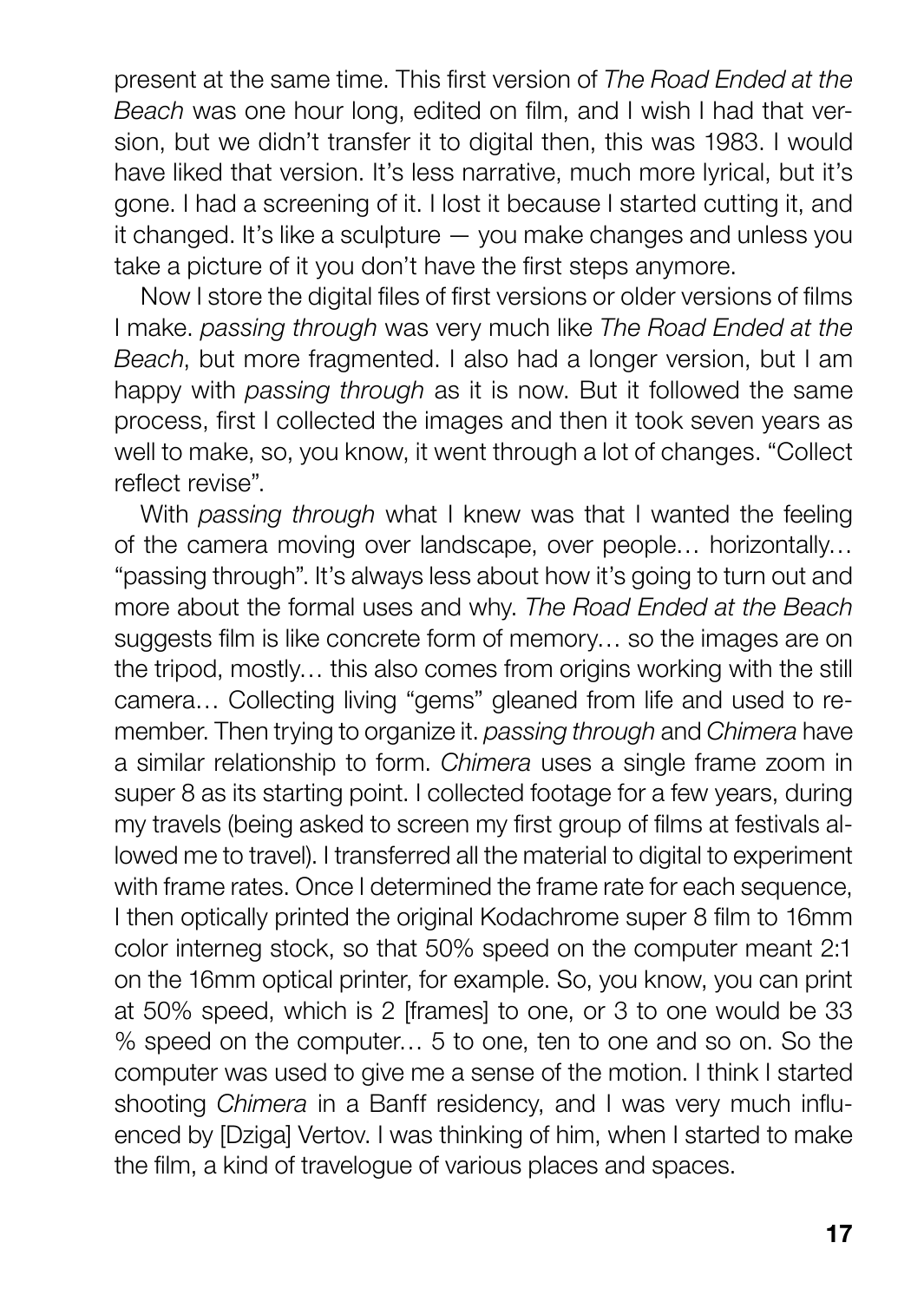It took you a very long time to make the film, but the style is very coherent.

I usually have the form in mind. As in vulture. It's mostly 100-foot reels, two-and-a-half-minute continuous takes. I have formal interests, I have the form worked out ahead but I don't know how it's going to end.

# Do you leave out much footage?

Sometimes, sometimes not. A film like Somewhere Between was a 2 to 1 shooting ratio, very little. passing through was a lot. The Road Ended at the Beach not quite so much. passing through was done over a very long period. 6 years. In All Fall Down lots of digital shots were left out. I left out a lot of footage in Chimera, because I had collected quite a lot of footage with the super 8 camera. In vulture not so much. So it depends. I also shot in digital for *vulture* but I didn't use that at all. vulture is a bit of a homage to analogue film so there ended up being no reason to use digital. I thought it was stronger to have it all as film both from a lab, black and white processing and color processing, to the flower hand-processing.

# Do you ever film just for the sake of it, or do you always have a film in mind?

Often some of the most important moments of my work have been filmed spontaneously, without a plan. In some films I just take the images from the archive that I've already filmed. It's a kind of borrowing from shooting periods like around What These Ashes Wanted and around, in that time, Chimera. This was sort of a time period, and I sort of relate a way of filming with a time period in my life. Right now I'm working with flowers, that seems to be the most interesting thing for me. There's lots of possibilities working with less toxic processing, and to me it's a place to go with celluloid. Processing with flowers and plants is something new, which I am attracted to.

#### Chimera is a travelogue where you can see a lot of iconic plac-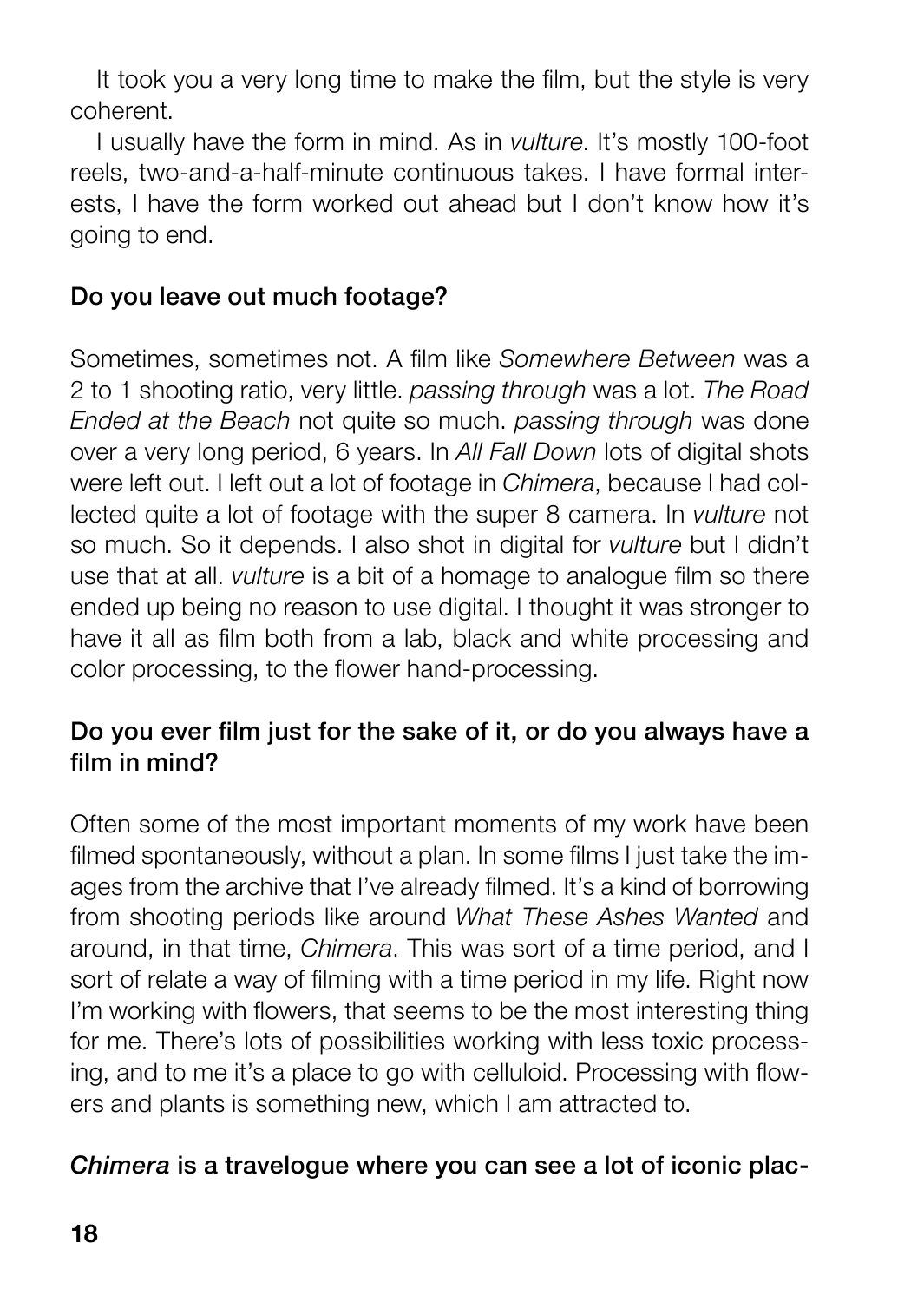#### es, but then you can see trivial domestic actions like somebody cooking inside a kitchen. This scene looks a bit out of place.

Yes, that scene is in Finland. It was part of that trip. Do you know [Paul] Virilio's idea that in the digital age everything is moving forward, without looking back? So in part I and part II of Chimera we are moving forward. We even start with a car, and it's always moving forward, and because it's going so fast you can't look back, there's no time to look back… we're in the moment moving forward! In the third part of Chimera you have to go home. Maybe it's cool to say you're embracing the digital, living in the present and future, and not looking back, as Virilio suggests the digital age demands, but in reality we want and need to go home. In the third section of the film it's kind of bouncing back and forth in time, but the cooking scene in the kitchen brings us back home, and stands as a kind of backbone for that part of the film.

I have a big archive of super 8mm films that I've had for years and I am always using for a sketchpad. Some of these super 8mm rolls have ended up in The Road Ended at the Beach, passing through, All Fall Down and a few other films. I used super 8mm film throughout my life up until about 2001, I think, until it was harder and more expensive to get processing. I used super 8 as how nowadays one may use a cell phone for filming. A future project of mine is going to be go back into that archive and look and see what is there, because I know there's lot of really strong sketches there, and I'm going to work with them.

# IMAGES LIE

#### In passing through/torn formations you discuss your mother's family history. They come from Czechoslovakia but they speak Polish?

Yes, they came to Canada in the 20's… Borders shifted… It was a village close to the Moravian/Slovakian border called Jablukov. The area still holds a mix of Polish and Czech people. I have been back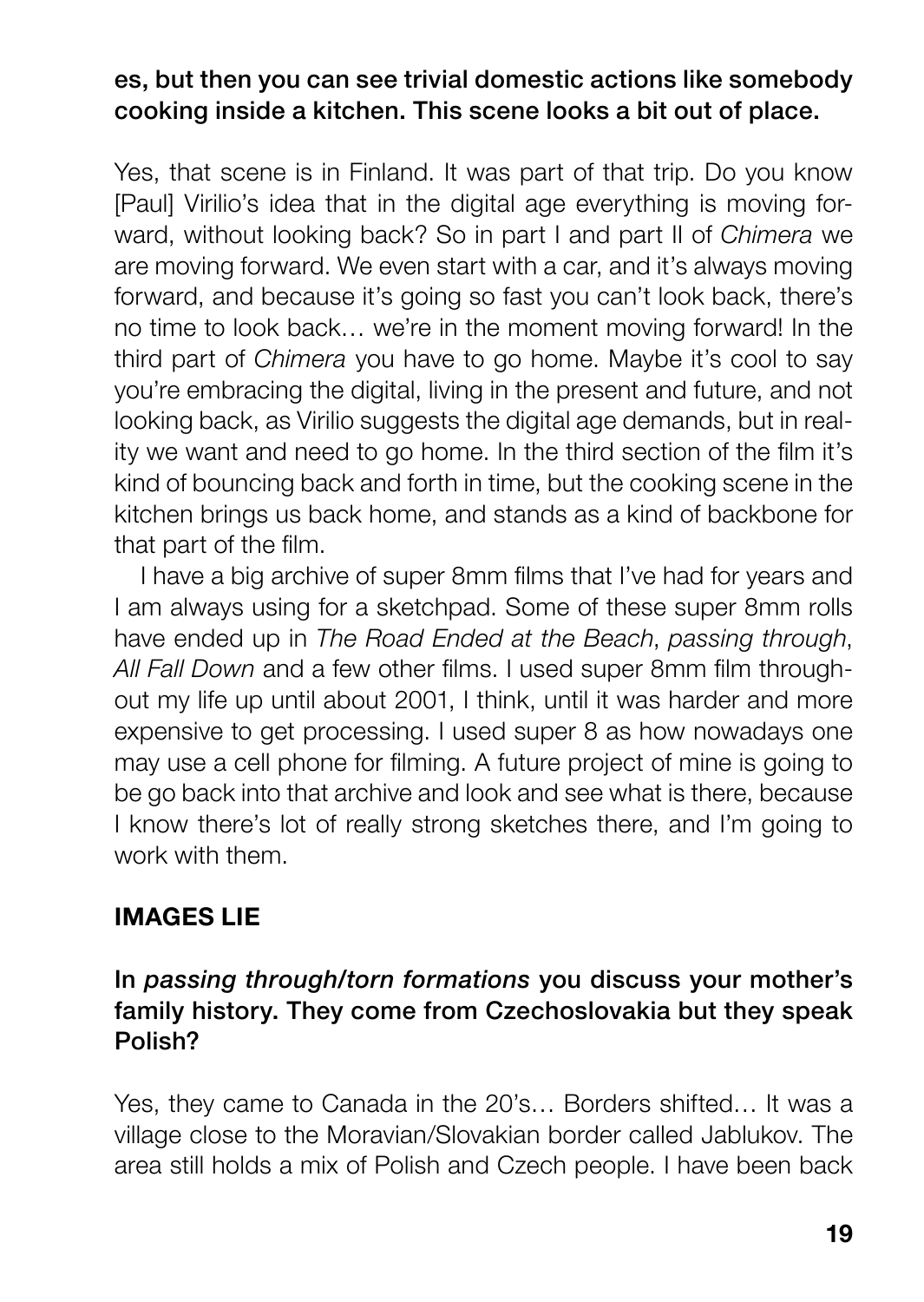twice over the past 10 years, as I showed All Fall Down and Aged at the Jihalava Film Festival.

#### The film reminds me of Mekas's Reminiscences of a Journey to Lithuania (1972). Was this film a model for you?

It reminded Mekas of his film too. I had met Brakhage in the late 80's and he connected me with Mekas. But I saw Mekas at the Autobiographical Film Conference in the late 70's at the Art Gallery of Ontario. I was still a student at Sheridan, and I was walking up the steps and there he was beside me. He showed me his Bolex in a shopping bag and said that he carried it like that so he wouldn't get robbed. He reminded me of my family so I felt very at home with him and his films. I visited him at Anthology [Film Archives, New York] and showed my films there and he paid me in books! He also gave me a print of Cassis, and I gave him a print of passing through/torn formations, that later went to Stan Brakhage. But I hadn't seen Reminiscences of a Journey to Lithuania, which Brakhage suggested I see when I met him at Queens University, after seeing passing through. Suddenly he was sitting right beside me watching passing through, and that is where we met.

You call passing through/torn formations "polyphonic", as "there is no such thing as one objective fact/truth". You have stated that pictures lie, in reference to the photograph of the cave in What These Ashes Wanted. When you make films, are you aware that images can lie and that it is difficult to get to the truth?

It's less about how the images lie, and more about how you use them. I think a lot of artists and filmmakers use forms that allow more questions than answers. I think that polyphonic uses of words in Joyce's work can migrate to cinema, and this method allows for free association and therefore allows for many answers, not just one. The exciting thing about Joyce's writing is that people can interact with it with their own backgrounds and then take from that what they inter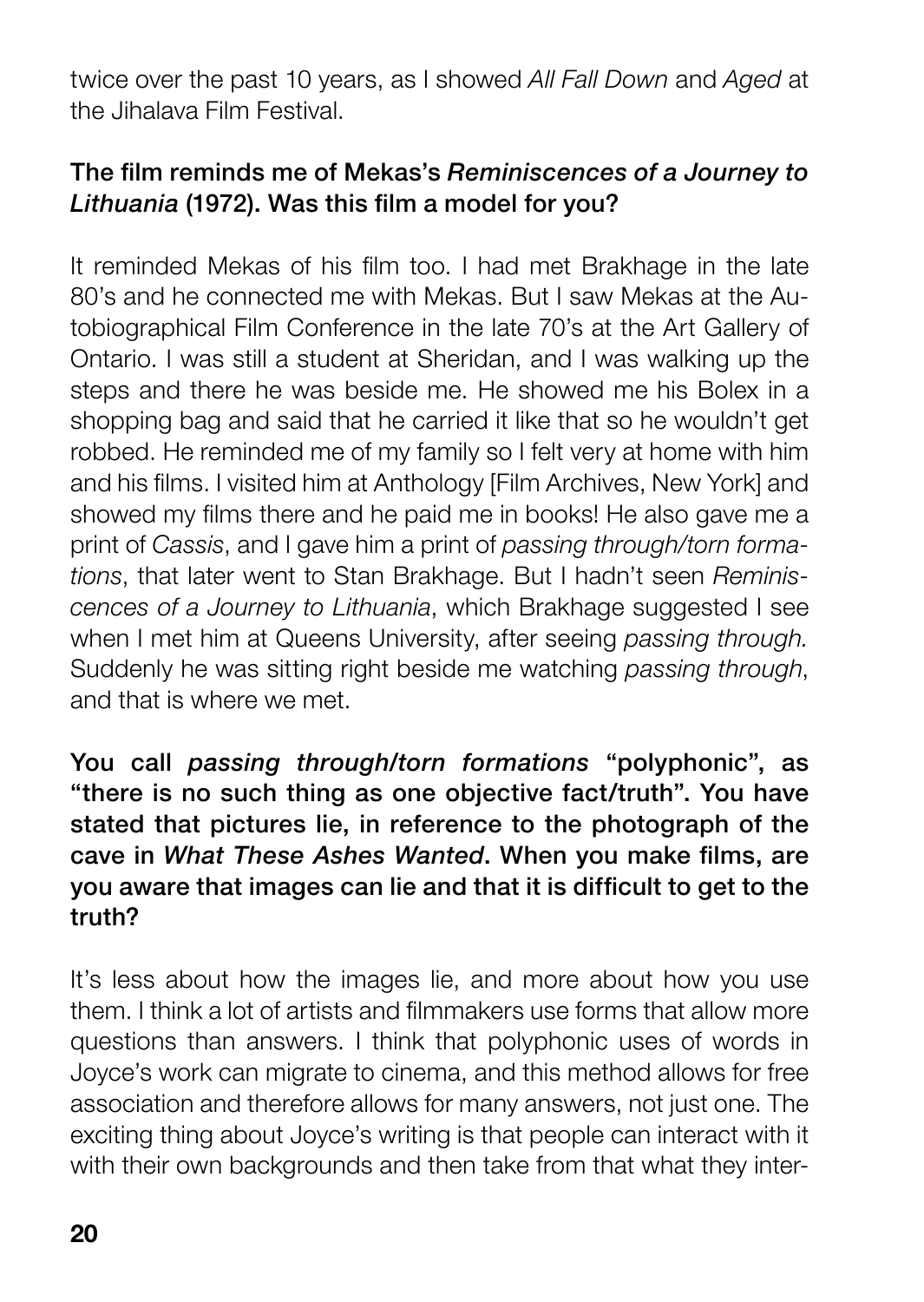pret, which is always unique. And passing through has that quality, because sometimes there's two or three voices on the soundtrack at the same time, so you can hear all the three voices together as music, or you can pick up only one, for example, the girl's voice and just listen to that, or you can pick up my narration and just listen to that. So, how many times do you have to screen the film to be able to get the whole film? Earlier I was talking about the polyphonic structure of my Slaughterhouse installation, which was part of the Land/slide exhibition in the Markham Museum. You peek through the knotholes of the barn, a 19th century slaughter house, and the various views offer different films running, and you make up your own interpretation from the combined viewings, which are projected onto the various surfaces inside the barn… the barn board, the container that is used to hold the remainders of the slaughtered animals, etc… The installation uses this polyphonic form that allows for free association, an interaction and interpretation that's less fixed. So to me what is a lie in cinema would be a film that purports that what you're seeing is one truth. I think even a one-shot film could also have many ways to interpret it, if the filmmaker has thought about that.

# AGED (2014)

#### You filmed Aged in 2014. Two years before, Stephen Dwoskin had made his last film, Age is..., which deals with the same subject, i.e. aging and death. Have you seen it?

No, I have not seen that film by Dwoskin, but would like to. I think Aged is a really good film about aging, that reflects perception changes as we are moving out of our corporeal bodies. The film follows my father in his decline and blends celluloid and digital aberrations, scratches and glitches. My father lived in the analogue age and was swept away by the digital. The film had about 3 screenings in festivals and won two awards. But it didn't play much. An old man in his decline isn't a big draw for "hip" film festival programmers, but Patrick Friel at Onion City programmed it and it got a bit of recognition there. Andrea Picard at Wavelength in Toronto said she wanted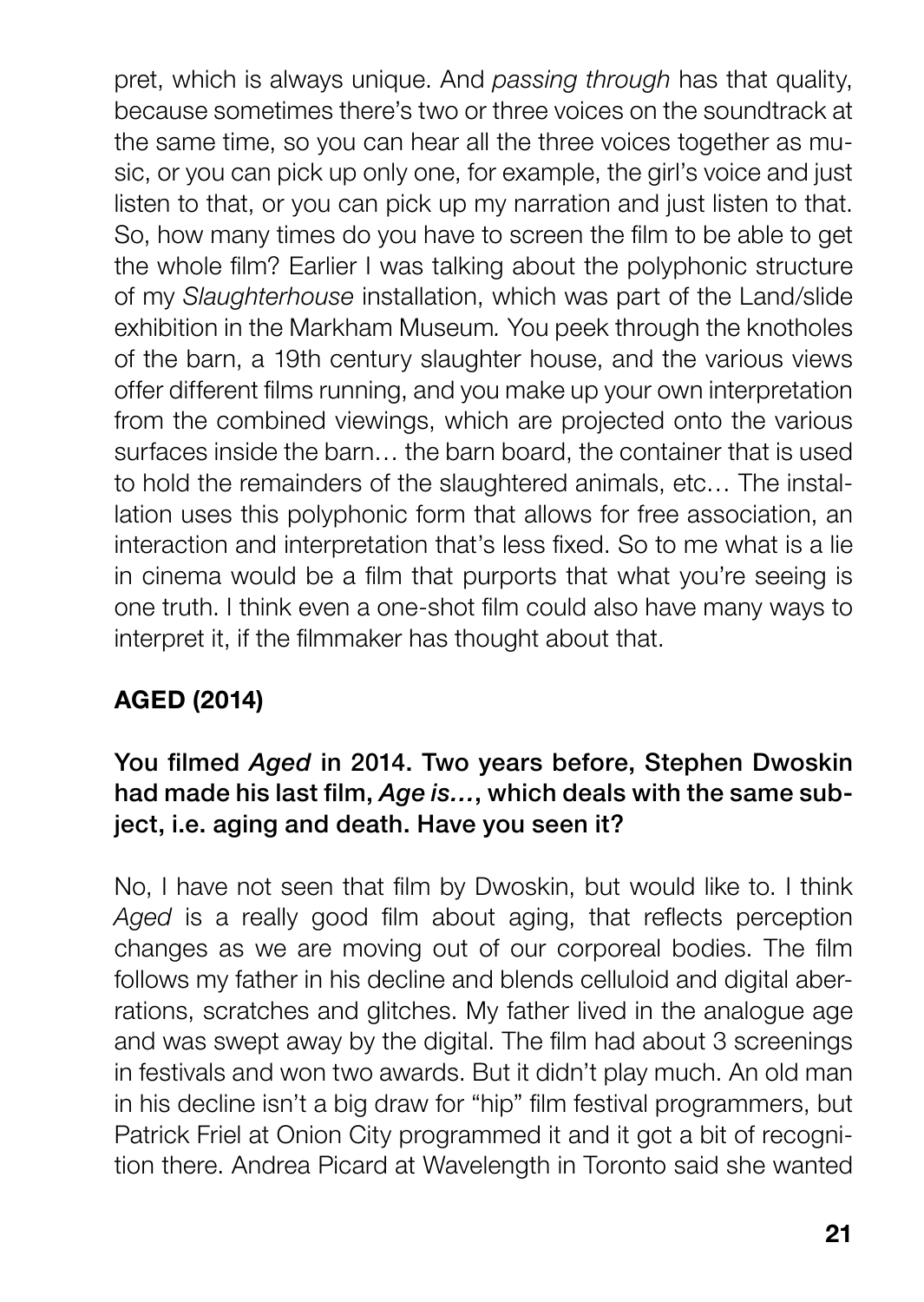to "champion" the film to other festivals but she couldn't fit it into Wavelength. But nothing much happened with that film.

### There are images of Knićanin, Serbia. Why did you go there?

My grandparents are from there. It was a community of Black Forest Germans who settled there in the 1800's, and it was called Rudolfsgnad. The town changed to Knićanin, Serbia after the 2nd World War, ruled by Communist Yugoslavia, and around 20,000 Germans living there were put into internment camps after WWII. Around 10,000 Germans died there. Apparently they were crafts people living in this small somewhat idyllic community on the Danube. My grandparents immigrated to Winnipeg, Canada in the 1920's before World War Two erased the little village of their homeland. As far as I know this story hasn't been told. In Aged, my father dips into the history through images of his family "tree", which his uncle made, and his remembrance of riding a train from Winnipeg to Ontario as a boy in the 1920's, eating peanuts for the first time. I went to Knićanin with Rob Butterworth. We were showing "Film Farm" films in Zagreb and we just did a 24 hour road trip into Serbia. People were a bit hostile about us filming there so we had some food and drove back to the festival, but I got the trip on film. A kind of return to my father's heritage that I felt needed to be in the film. The rooftops were reminiscent of some still pictures I saw in my grandparents' photo album, so I filmed that when we arrived at dusk.

#### The scene of the family opening the presents was already in passing through, I believe. Are they the same images refilmed?

Yes, those images were in Kitchener-Berlin. I worked with Marcel Beltran who helped me repurpose those films from an old VHS tape. So the level of mediation gets more intense and the original pristine images of Kitchener-Berlin get more distorted, and faded.

#### How long were you filming your father?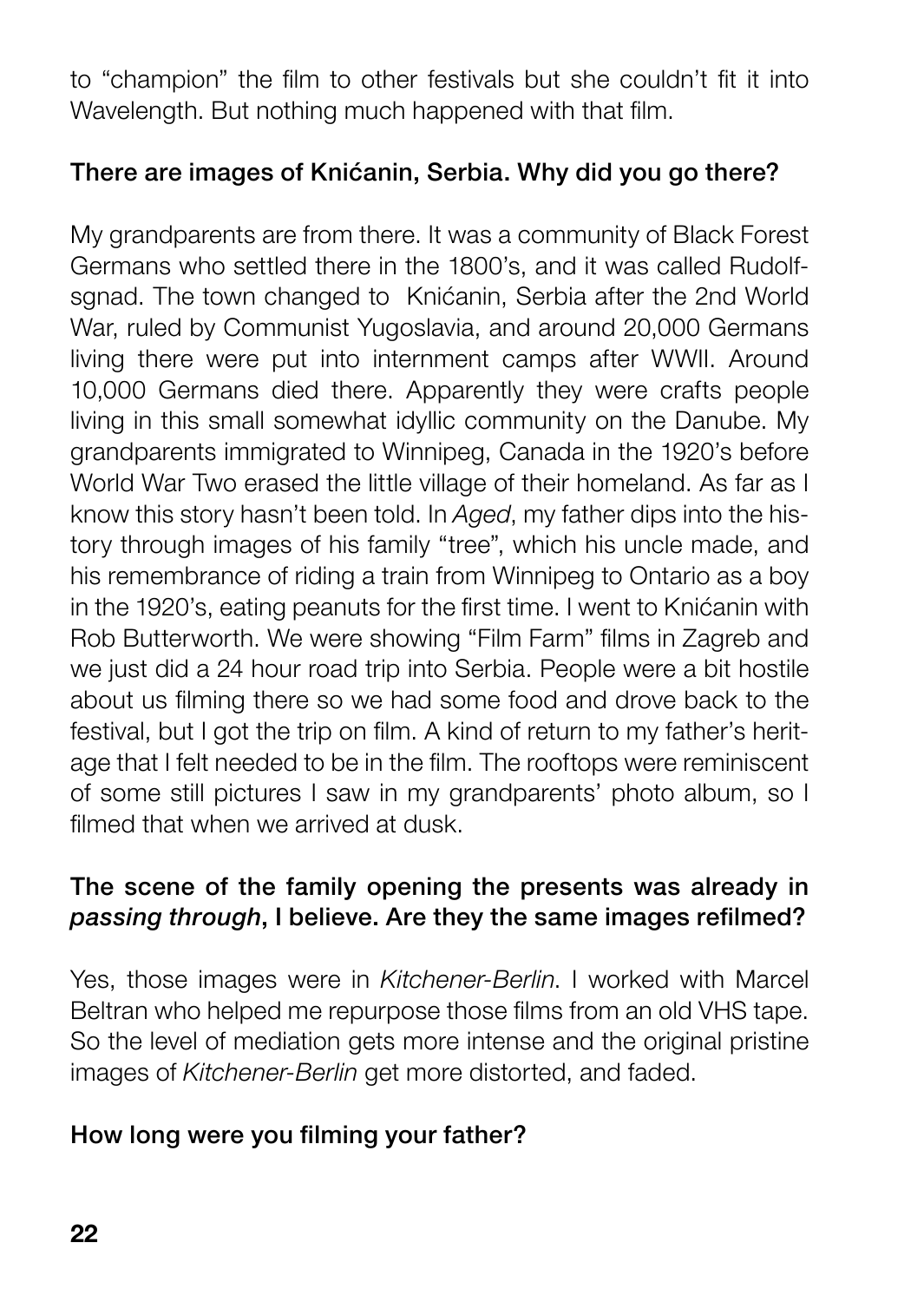I filmed my father on mostly digital for 5 years, collecting images as I took my shift, caring for him. I also dipped into my archive and found older VHS and Hi-8 which is in the film. It was a beautiful time to reconnect with him at the cottage where he chose to die. We were a good father and son team, Richard Kerr said in "Landscape with Shipwreck".

I miss my father a lot and for awhile I felt lost without him around. Maybe I still do.

# TECHNILOGIC ORDERING (1994)

Technilogic Ordering may be your only political film. Years later, in ever present going past, you state that you are tired of the Persian Gulf War. What leads a personal filmmaker like you to make a political film?

It's funny, because I never thought about it like that. It started before the Persian Gulf War, with the first Bush. I was working with two other students at college, Heather Cook and Stephen Butson. We were making the film together. This war seemed crazy, in terms of the bizarre hyped up television coverage. Life just somehow went on and it seemed no one was doing anything, so we wanted to make something to put out into the hallway of Sheridan College, the school I was teaching at.

This was the first war where they had already premade the logos. You could see the construction had been done beforehand. It suggested it was all really just propaganda.

The making of the film was a kind of survival thing. Rather than sitting and watching the news on TV we chose to work on the film to try to understand what was happening.

#### It's more about the media and the image of the war through the media than about war itself. And about the lies on TV.

Yes, it's definitely about the media's handling of the war.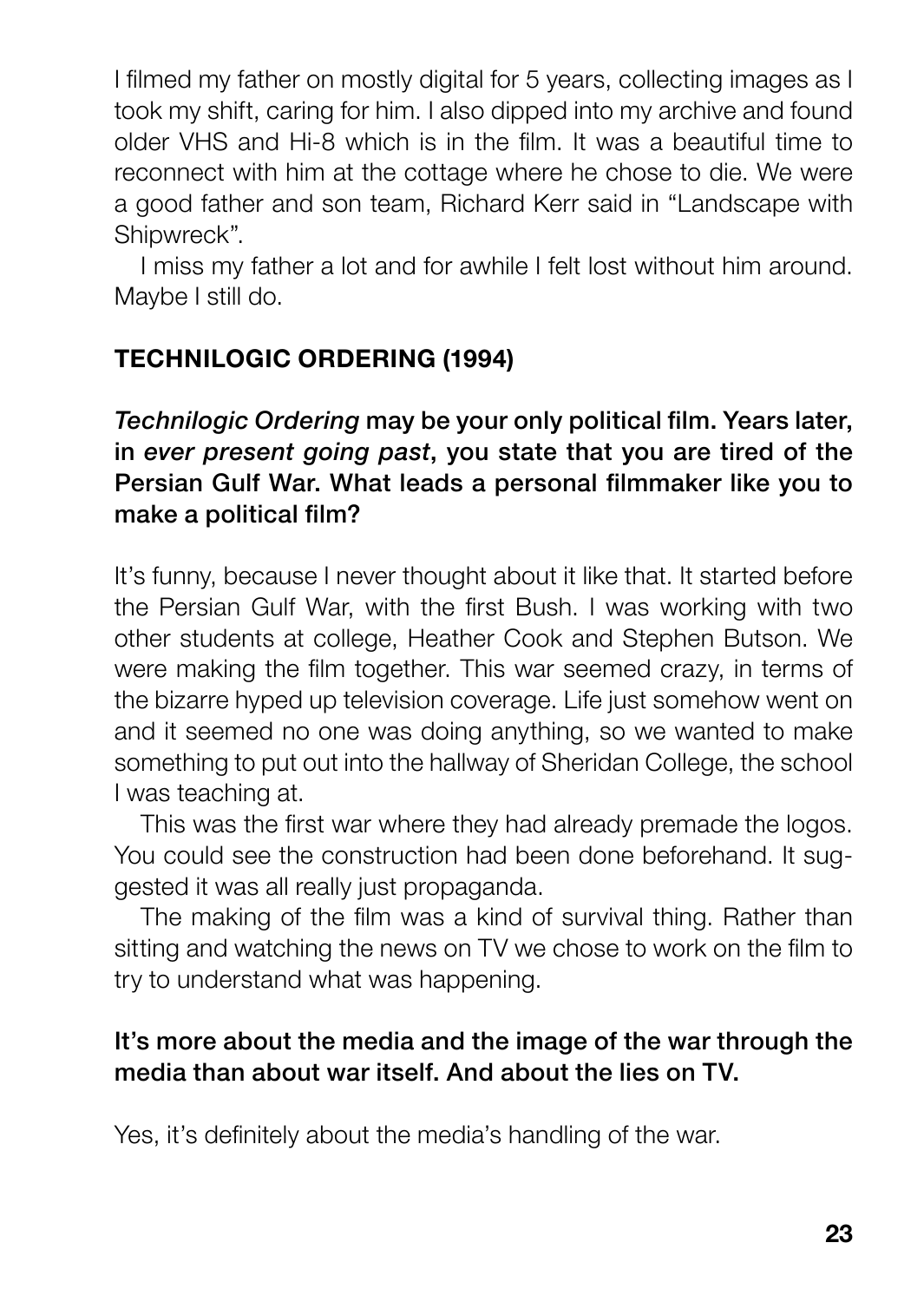## And you insert a kind of déjà vu when you mix Kennedy with Bush, and the Vietnam War with the Gulf war.

Yes, to make the understanding that this war keeps going on.

#### One can hear a lot of different languages, English, French, Spanish, Italian, Portuguese. Did you order the tapes from the different channels, or did you just record them live?

We got some of this from Canadian TV. I think I got some from Finland, because I was traveling there around the time. I think the Spanish comes from Spanish TV in Ontario. This was when the satellite was coming, and we recorded them live. There's a technical formal aspect to it. I bought a consumer super VHS VCR, which had a "kitsch" mosaic function in it that you could play like music. It was like a musical performance. We made one stream of images for like one hour, two hours, three hours, whatever. Then we cut up sequences, and then we loaded them into the mosaic function, and different configurations could be played live. These sequences were recorded and then later reordered into a final sequence. It was then edited and some sections that weren't working were deleted, to create a flow.

#### What about the sound?

The sound goes mostly with the image, through the mosaic function, but sometimes there are delays, and the sound from one image ends up on another, because that's how this mosaic function works. You can hold on one image but then the sound continues. So we were playing with that and then we did a super VHS master and then I made this transfer from VHS to 16mm at the National Film Board. It was the first time I got help from the National Film Board, but in Montreal, not in Toronto. In Toronto the producers didn't really support experimental film, in the way that artists like Lipsett and McLaren were supported in the 60's.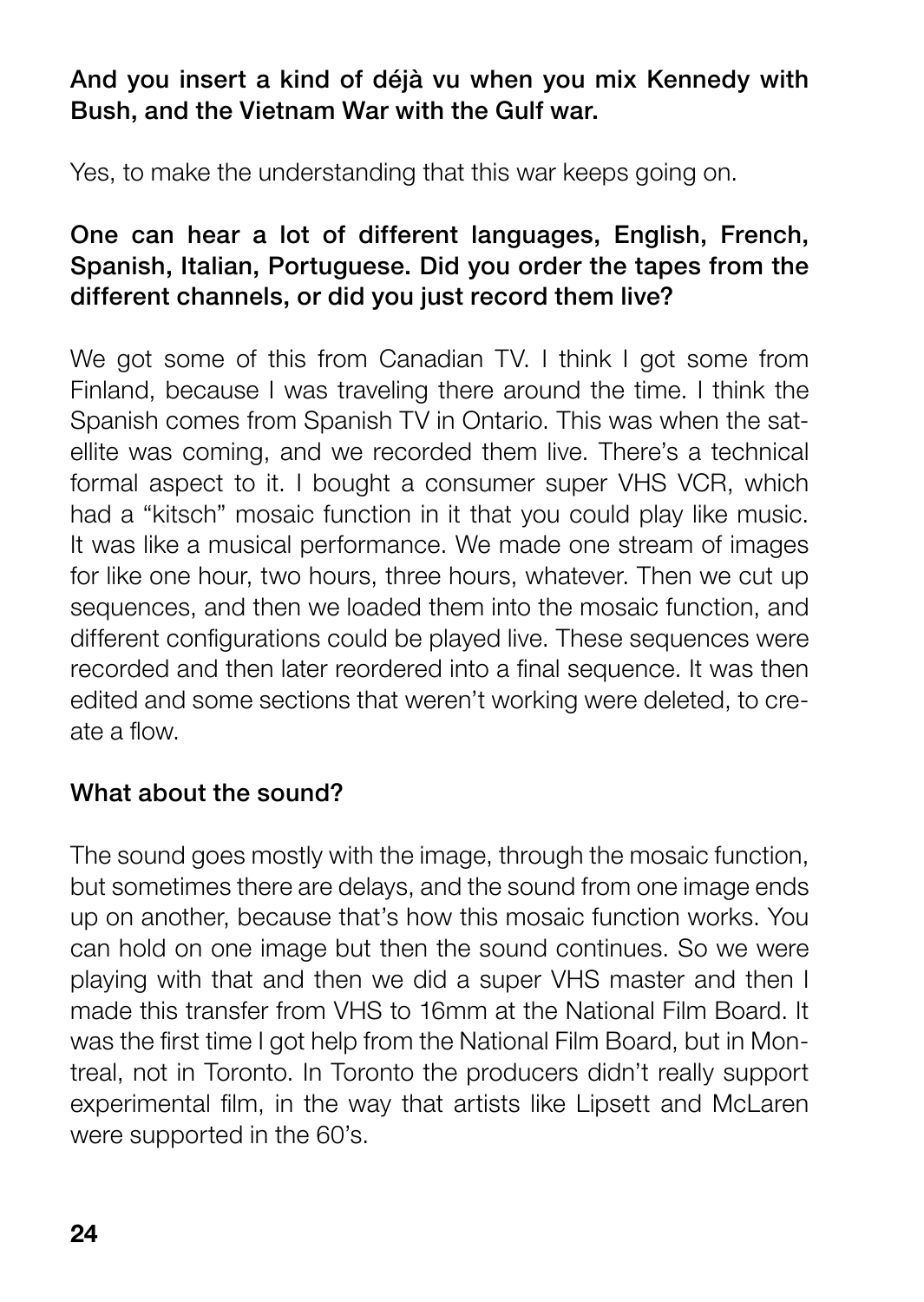### So it was a professional transfer.

Yes, at that time you couldn't really do it at school, and I wanted a clean transfer.

#### You include ads and fragments of the film The Wizard of Oz. Was this footage found or looked for? Was it a chance operation?

Yes, chance, while I was recording, but of course I chose them. It was obviously to show the complacency of the media, but also of the spectator — you just turn the channel to a sitcom and leave the war behind, or rather the constructed war from television. The juxtapositions are so obvious and crude in some ways, but I wanted that because it's kind of what it is, you just sit on the couch and turn on to the channel. John Berger did this with a [copy of the Sunday Times] magazine in Ways of Seeing [episode 4, BBC, 1972]. He would open it up and it's like, you know, seeing the boat people, trying to [escape from East Pakistan to West Bengal], and immediately after you see the Pimm's gin [advertisement]. I was doing the same thing as what he was doing. So my teaching is probably more overtly political than my filmmaking in terms of using the camera as a hammer. But Technilogic Ordering really was using the camera like a hammer. I think there are people that can do that really well, better than I can. I think the quotidian is the sort of place where I like to be.

### You state at the beginning of ever present going past that, in 1991, you are tired of the Persian War. And then we see a shot of the wind on some palm-trees, and a micro recording the sound. Where was that filmed?

The text in the film is from a poem by my collaborator on the film, Gerry Shikatani, who also worked on Kokoro is for Heart with me. The footage is from a film shot in Egypt in the early 90's that didn't make it into What These Ashes Wanted. I also gave that shot to Mike Hoolboom who wanted to use it in one of his films, though I don't know where.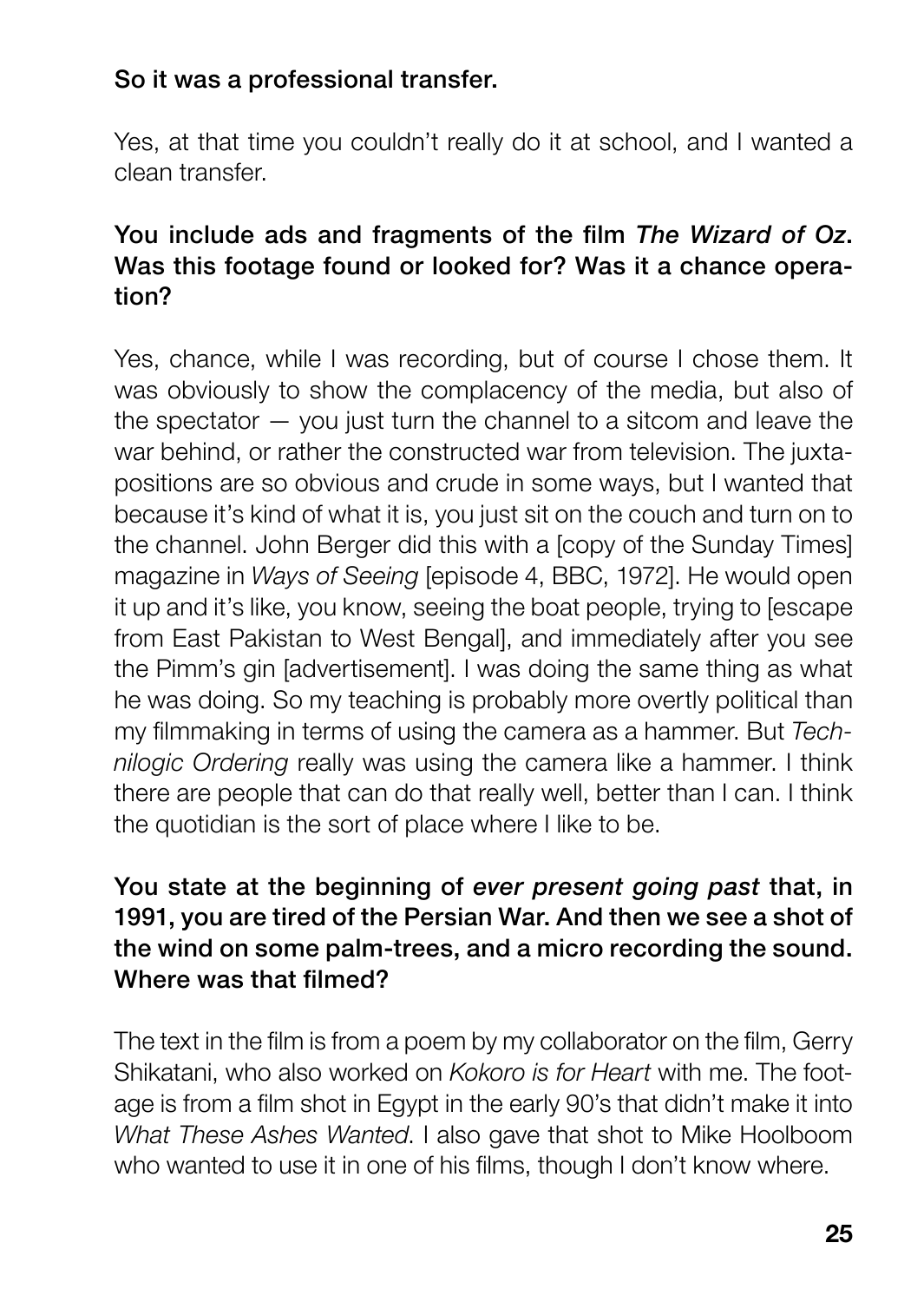# KOKORO IS FOR HEART (1999)

#### In Kokoro is for Heart you allow a camera malfunction, the flipping of the image, to become part of the film. How important is chance in your filmmaking?

Oh, it's everything. It does tell me a direction to go in. I like the aspect of chance that allows what is outside in, and I stop being in control. I'm like a medium, part of something larger. This stuff flows through us. And it's possible to find things that are attracted to us, and maybe sometimes it's going down the wrong path, but it's never wrong. It can't be wrong. It just takes you to a different place that maybe you don't like, but that's not wrong. It may take you into darkness or it may take you into light, but that's the quality of life, where we have both, the light and the dark.

Yes, the whole thing is about chance… I can probably think of every film where chance was a part of the film. Even in *vulture* I was recording and processing with flowers, and suddenly I shot a roll and said, "Well, I am going to use all the flowers that I had used already, mixing them all together". In *vulture* there is a snow storm, and there are horses underneath the surface manipulation, so the footage became very dense on the surface, and that was done in a way by chance, by combining several potions and heating the chemistry up higher than normal. I didn't know what I was doing. I just said. "I'm going to put this material into all this old chemistry and see what happens". It came out a very thick negative, that's why it's so white. But the actual surface was beautiful. It looks like a Kandinsky painting! So, by taking these chances you can find this beauty that you wouldn't have otherwise. I sometimes do things on a whim through a spontaneous idea.

#### In 1995 Kokoro was called Opening Series 3. How did it become Kokoro is for Heart? What are the differences?

Well, I can use it both ways now. Number 3 is one of the Opening Series films I show a lot. I use Opening Series 3 in performance with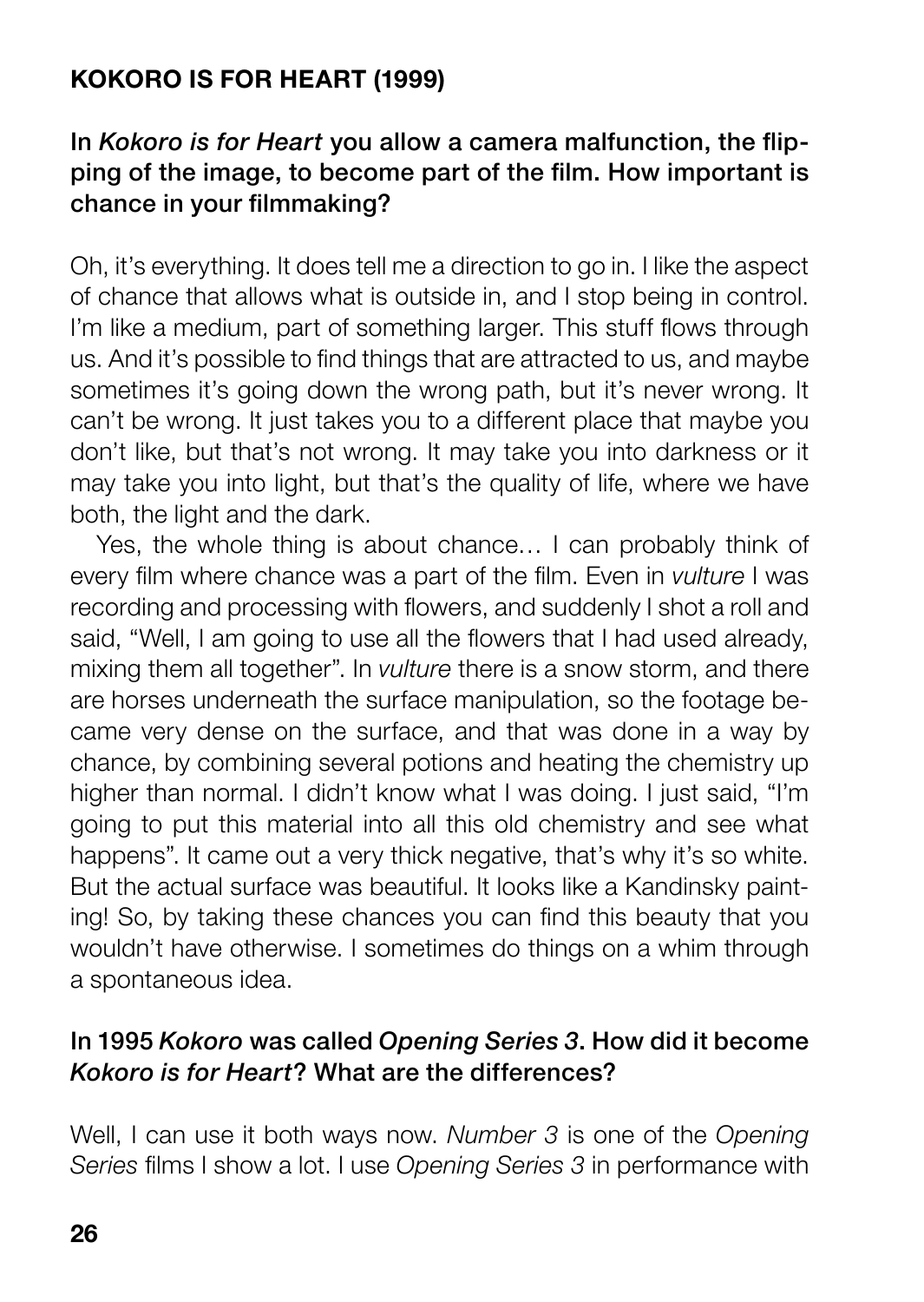Gerry Shikatani, the poet and performer in the film. In the performance he's on the screen but he's in front of the screen as well, in person at the screening. Gerry actually comes to Spain a lot, I was supposed to go to the writing workshop he has just recently completed in Lorca's Granada. He's a Lorca lover.

## You also worked with poet Gerry Shikatani in ever present going past. Why did you get interested in his poetry and performances? How did you start working with him?

We both taught at Sheridan College. After I studied there I almost right away started teaching, up until 1999, when I left Sheridan for York University. Gerry was teaching in the writing department. He had written poetry books and performed. And we became friends. He came up to the Farm and we just said, "Let's go for a walk", and I just took the camera and we went to the gravel pit and he started doing things, moving rocks around for example, and I started filming. I shot one roll but I was disappointed when I saw the flipping of the image when I got it back. The camera had a malfunctioning pull down claw. But my partner at that time, Marian [McMahon], said, "Oh, the flipping is like his poetry", because he was repeating words. And Gerry liked the piece and he gave me a recording, "Kokoro", which he had performed on the radio. So I started working with the film and I optically printed it twice, I printed it 2 to 1, and then I printed it 3 to 1. Did you see the paintings for the Opening Series?

#### Yes, on the film cans.

I made six paintings, not twelve, and then, for each one, I took a blank canvas and I put it on top of the freshly painted one, and drove over it with my truck, so the picture was doubled, like Gerry and me, the two people making the film. And then the 2 to 1 and 3 to 1 printing, you know, just echo the reverberations of form that follows with the piece. I ended up with 12 short film fragments and 12 paintings. I made a color xerox of each painting and fastened them to 100 foot film canisters. Then I randomly put the 12 films each into a film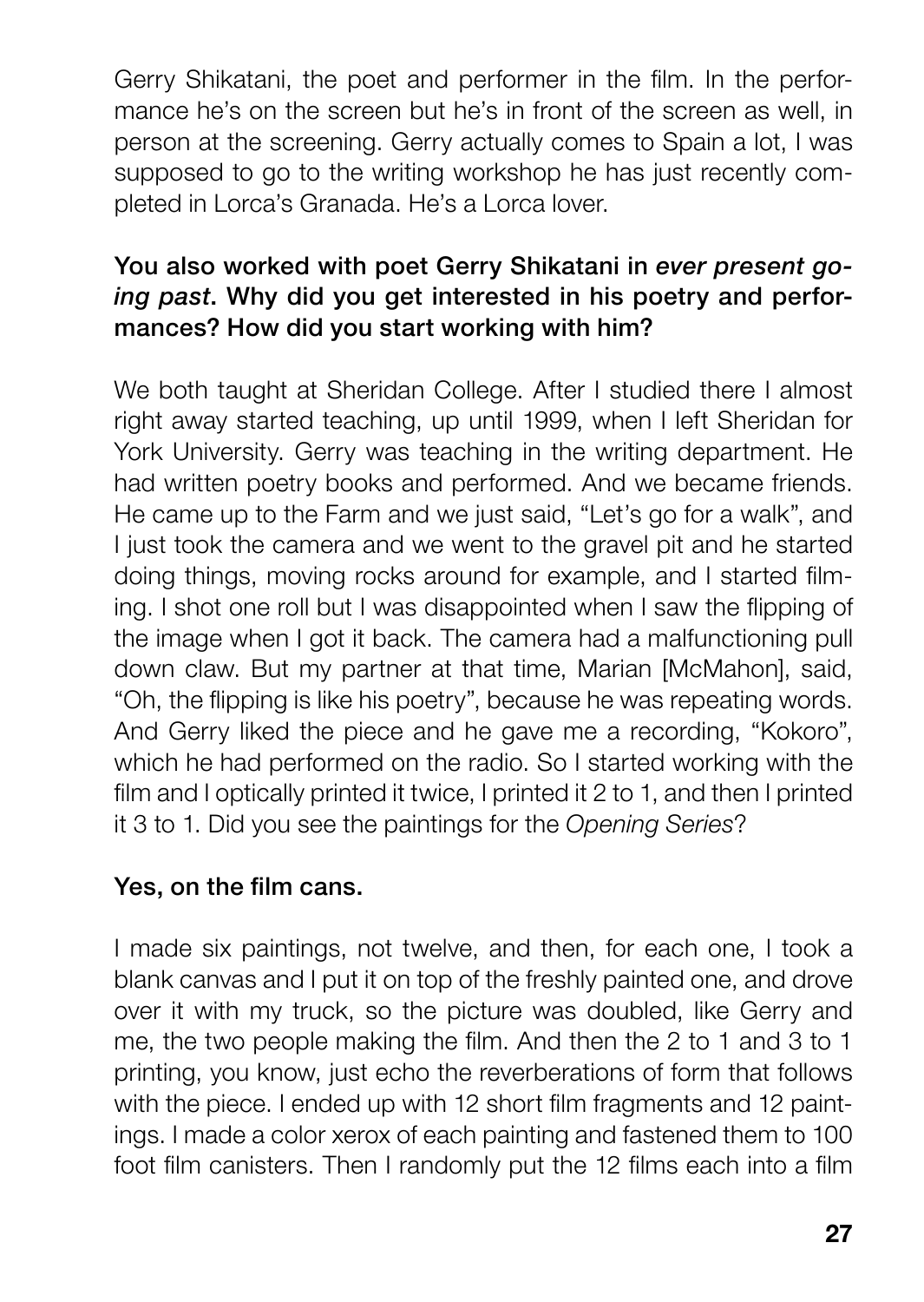canister. The films would always live in the same canister. The order of the piece is determined like this — The canisters are laid out on a table, with the painting up. As the audience enters the theatre they are asked to arrange the 12 canisters, by using the paintings as a guide. When the screening is about to begin I collect the canisters making note of their linear order, and then splice the film together in that order. I do the splicing while other films are running and then present Opening Series at the end of the program. After screening the film many times, in many different configurations, I got to know the material very well. The chance juxtapositions that surfaced were different from what I would have edited with my conscious mind. Eventually I felt I wanted to fix the film in a linear order, and I used the past screenings of Opening Series to assist in figuring the order of the images. In the end, I named that fixed film Kokoro is for Heart. I still screen the film both ways.

It's one of my favorite films, maybe because the materialism of the flipping.

Working in a more materialist way is something I have always done in my body of work. Yes, sure. As an artist I believe I can use film in different ways, and not just stick to one way of making; hopefully touching people in different ways. But they are all different parts of myself. Also I learn from other filmmakers, usually when I meet them and get to know them.

#### COLLABORATIONS

You made Sweep with Sami van Ingen, Robert Flaherty's greatgrandson. And one of your latest films, By the Time We Got to Expo, was made with Eva Kolcze. Was it difficult for you, a personal subjective filmmaker, to work with other people?

There was a point after I made my first 7 films, when I felt a need to collaborate. I had made films in the 1980s, up to Kitchener-Berlin, as an autobiographical cycle. After these first seven films it was time to explore something different, and I started shooting in super 8 what became Chimera, What These Ashes Wanted… And I wanted to col-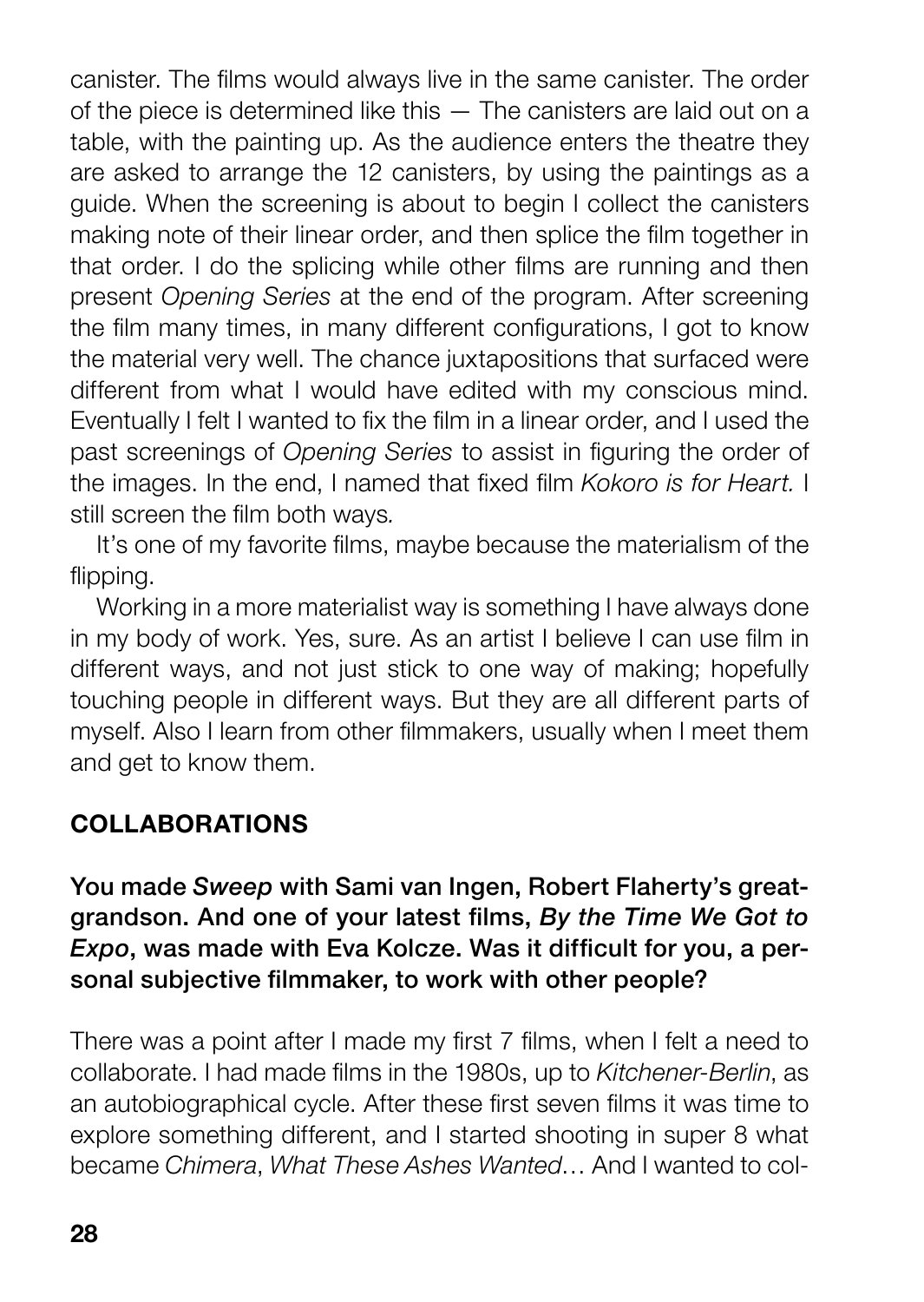laborate, to open up to other ideas. I made a film with Sami van Ingen called Sweep, and then a collaboration called Destroying Angel, which was made at the same time as What These Ashes Wanted. It's a documentary of a friend [Wayne Salazar] who had been diagnosed with HIV. But in the middle of that my partner Marian suddenly died. I had always used film to help me through the present, and did so during this traumatic time. Her death is looked at in different ways through Destroying Angel and What These Ashes Wanted.

## Your earlier partner, Marian McMahon, was also a filmmaker.

She came a bit more from writing, and then she made some films too.

#### Her Nursing History (1989) is a beautiful film.

Yes, it is.

### You insert a text by Marian McMahon at the end of passing through/torn formations. And she is credited as "collaborator" in Technilogical Ordering and some other films. To what extent was she a collaborator?

Marian was quite busy with her own studies through the 80s, but we talked a lot about things I had never talked about, and she helped me think through my earlier films and I helped her make Nursing History as she hadn't made films, only studied film at University. So she kind of helped me grow in those early years and I helped her grow. I think the first relationships are like this, especially when you are just getting out of adolescence. At times it was tortuous, for both of us, probably. But that's because you are getting to know yourself, probably, through looking at yourself through your partner's eyes. I would say she collaborated but not so directly, not as my partner Janine Marchessault does with me now. But because Marian came from writing sometimes she helped me with the writing of the films as in ?O,ZOO! And she helped talking me through those films in the '80's.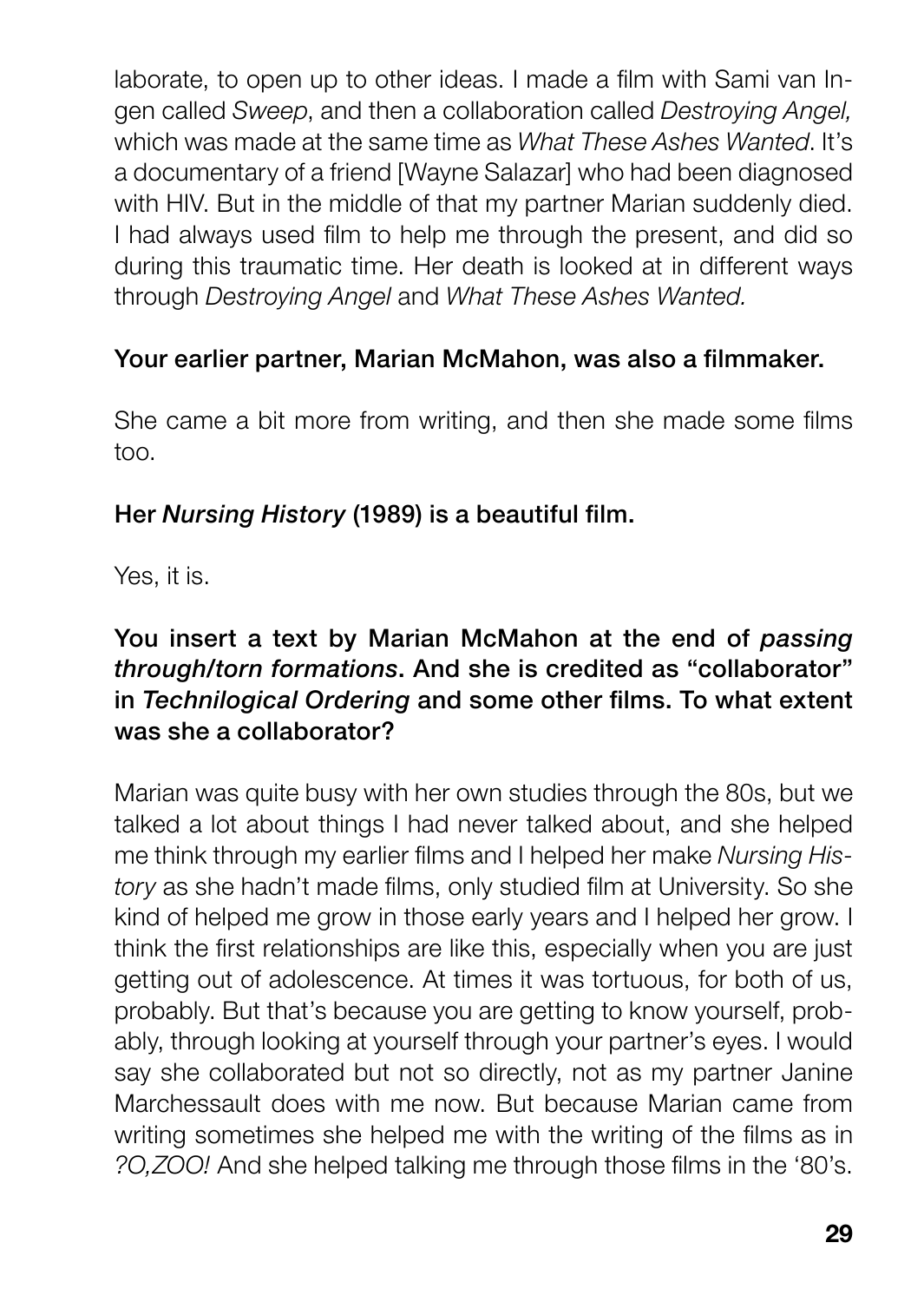Janine, my partner, was the writer for All Fall Down. She is credited as the writer for the film, and plays a part, as the film has a personal thread in it, telling the story of us settling at the farm together in the late 90's. When we met, I suddenly had a family, with Jessie, who she had from a previous relationship. Jessie was 7 when we met! This autobiographical thread is all in the film, and in a way All Fall Down follows directly out of What These Ashes Wanted.

# WHAT THESE ASHES WANTED (2001)

# Marian McMahon is ever present in What These Ashes Wanted.

At the time, from 1991 to 1996, before Marian's death, I was filming with a super 8 camera, making use of single frame, but zooming or moving the camera during the instant I snapped the single frame so you would get a blur. I worked spontaneously, using the camera like a musical instrument, in a way, trying to create rhythms, as I traveled from place to place, screening my previous works from the 80's. During this time I had three encounters with death that happened right in front of me. First, I went to Egypt. I didn't know what I would use the footage from Egypt for. Initially, it was part of Opening Series 1. I had given the footage to someone in Montreal to optically print it. When I phoned to see if the copy was ready, the woman on the phone, his wife, became very agitated and just left the phone call. I didn't know what was going on. The next day I found out that he had had a heart attack and passed away. I wrote this story into What These Ashes Wanted. It was very strange but I didn't know the person who died. though he worked on my footage. Tragic and very upsetting because I had no direct connection with this person, but I experienced his death through that telephone call.

Another time during that period I was walking along Waterloo Bridge in London, U.K., and a guy was right in front of me and he jumped over into the water. As a witness I gave the police my number in London, and the British police called me to say the man was saved. They said, "The man who jumped in the creek", it was the Thames, "is OK".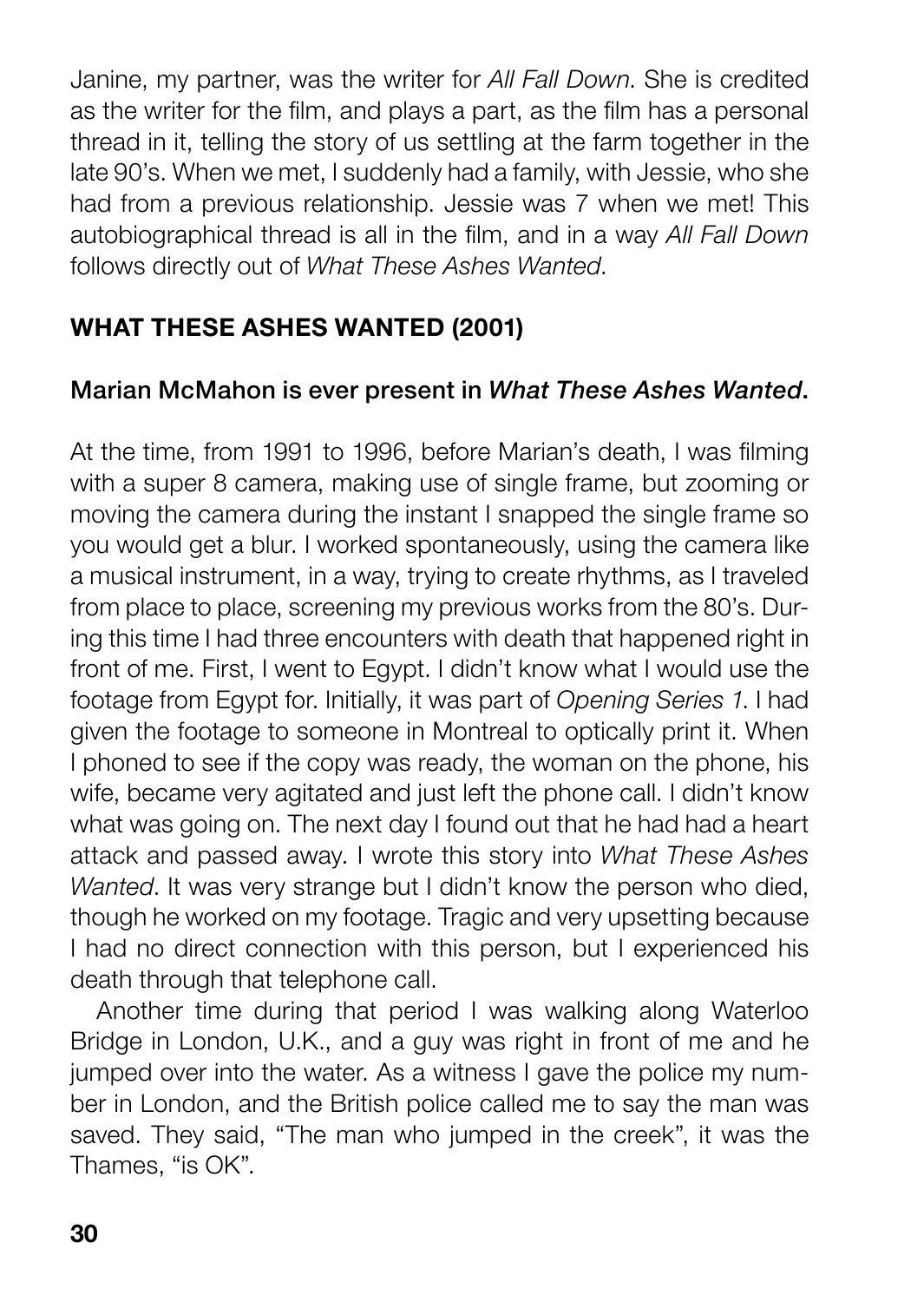And then the third death was Marian's. So there was a premonition of her impending death during the shooting of Chimera. It was very sudden. She had just started having coughing. We found out she had cancer and then she died in the biopsy operation. She died in one week, less, five days from when we knew she had cancer. It put me out of my mind.

#### Did you shoot any of the images in the film after her death?

Yes, because some of it is with Jessie, my daughter, with the ladybugs on her hands. And some of the windows. I'm shooting in the time of mourning. Mourning Marian, and starting a new relationship with Janine. All the black and white shots of the windows, at the beginning, with the telephone conversations, that's all shot after. I took five years to make that film. That's when I was connected with Sami as well. Marian died in November of 1996 and I finished What These Ashes Wanted in 2001. I was supposed to go to Finland to do an installation and I talked to Sami and he said, "Come anyway, we'll take care of you". Which was beautiful. The installation was quite raw, and I used it to help me through those dark days immediately following Marian's death. My Finnish friends helped me a lot by just being with me at that time cause my life was in shambles. Parts of the installation ended up in the other two films, Ashes and Destroying Angel. I just dove into the images during the mourning period. The photograph (or film) tells you that the body is gone. Freud says in "Mourning and Melancholia" you get protected when death happens (suddenly), so I shot, and I used the filming and editing to get through the present.

#### You went to Spain as well.

Yes, to Guadalest, in Valencia. Marian had issues with her father, and that was her lifelong work. She used it as part of her dissertation. I think my personal filmmaking helped her as well think about dealing with her personal aspects in her writing and filmmaking. But she was doing this already, in a way dealing with family issues as we all do one way or another.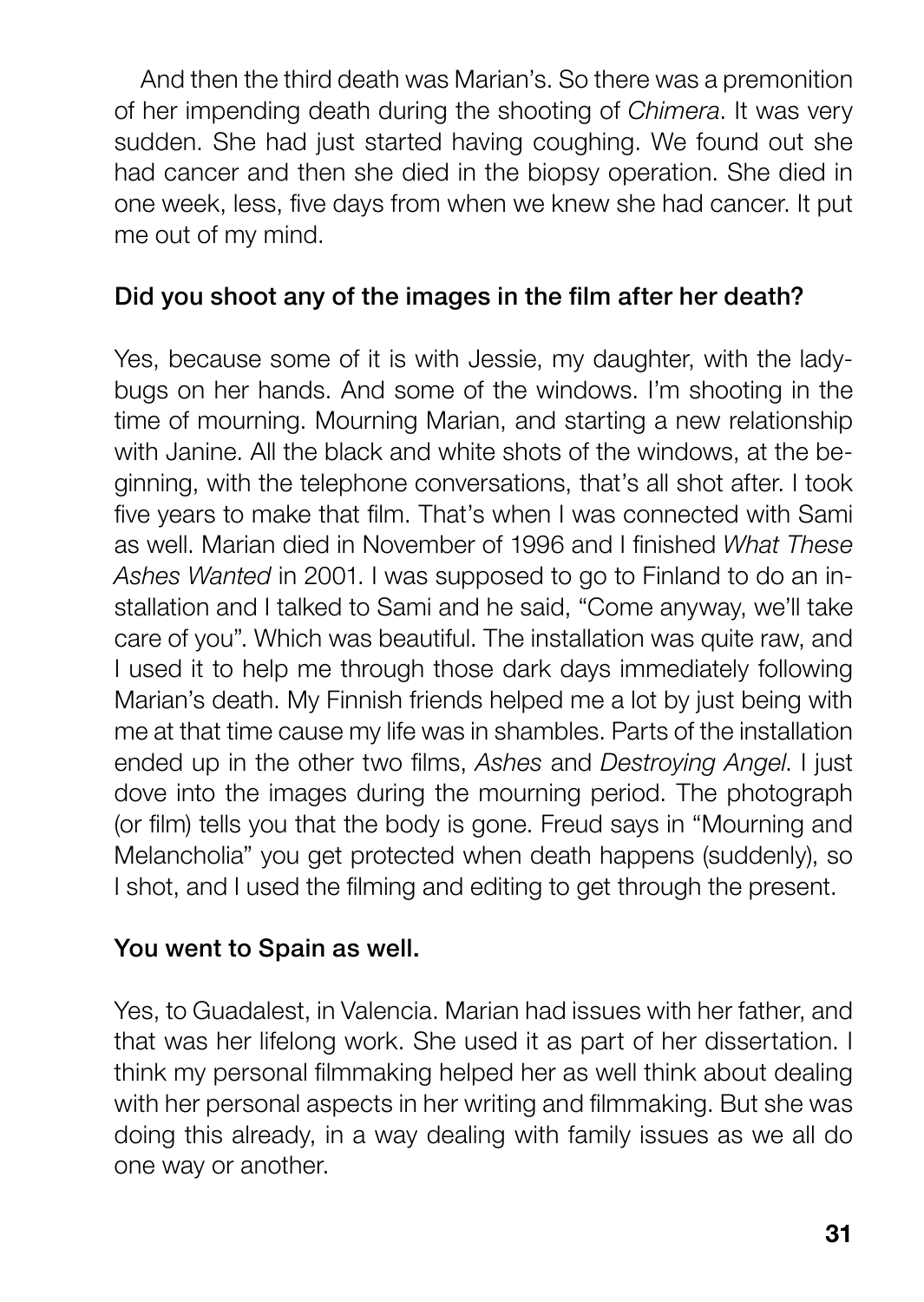Marian had health issues, but she felt that somehow if she worked out these issues through writing and filmmaking they would solve her health problems. In a certain way it did, as she was much more grounded and at ease with her self, closer to the time of her death and after all of this difficult memory work. But maybe the stress was hard on her body. I don't really know for sure, of course. But still she had to do it. And so after she died I moved her ashes to different places, and Valencia was one place because it seemed to be a kind of emblem for her own sickness, and her quest to make things better for herself, and pass on these experiences though her writing and filmmaking.

She was writing a thesis and bringing the personal into academia, which was difficult at that time. She had on her wall this picture from a cave looking out to the sea, that she took at Guadalest, and she wrote this story in her dissertation Racing Home. Memory Paradoxes: How Forgetting Forms Subjects, Experience and Knowledge Production, which is in my films What These Ashes Wanted and the interactive work I did with her posthumously Racing Home: A Korsakow film by Philip Hoffman based on an unfinished film by Marian McMahon.

I went with her friend to Valencia and to Guadalest castle to find that cave, and we couldn't find it, there was no cave. It was just a tiny hole in a stone wall in an open area, but you had to crawl down as it was near the ground. It was a hole in the wall, just maybe four inches by three inches, that was the exact same shape as her photo. In the photo it feels like it is taken from the inside of a big cave. I laughed, because I imagined her lying on the ground taking the picture. A German tourist asked what I was looking at, lying on the ground. I showed him the picture and he laughed too. Then I put some flowers in there. I traveled to Spain to do that. To find out where that picture was taken.

And later I put her story in Ashes.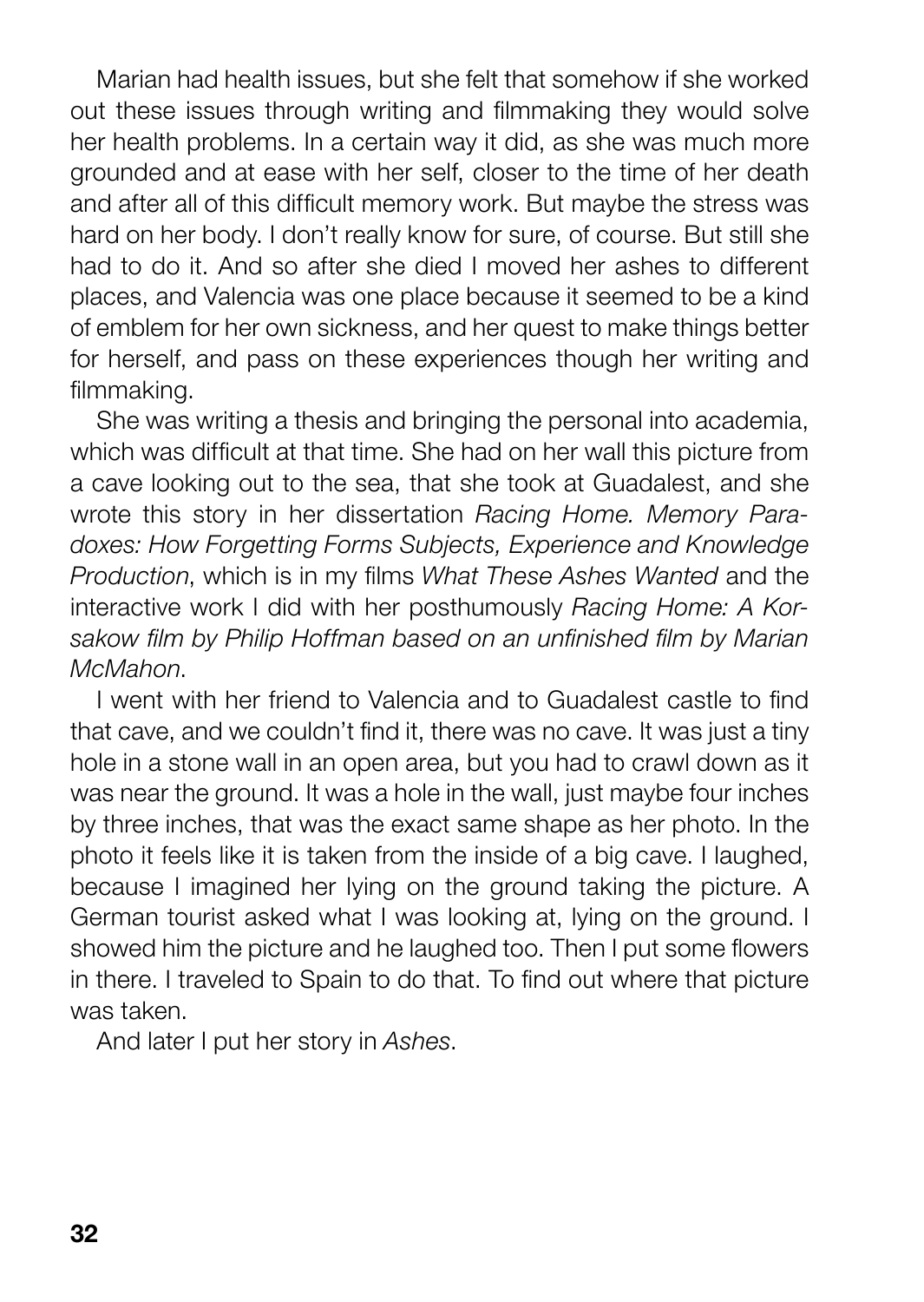#### SOMEWHERE BETWEEN JALOSTOTITI AN AND ENCARNACION (1984)

#### Death is also present in Somewhere Between Jalostotitlan and Encarnacion. It seems you pursue death, or death pursues you.

Yes, it does. It pursues us all.

#### Text and image complement each other, one is never the illustration of the other.

Yes, they follow their own path. I had been to this Beat conference in Boulder, Colorado. It was the 25th anniversary of On The Road. There's a school that Allen Ginsberg started, The Jack Kerouac's School of Disembodied Poetics, and I was doing meditation classes there. So I went there with my sister and a friend from Colorado.

In the late seventies or early eighties I had met a woman on the train to Vancouver, so I was going to see her in Mexico. So I was on a bus travelling from Mazatlán on the coast through to Guadalajara. So in between these two towns, Encarnación and Jalostotitlán, the bus stopped because a boy had been run over. The story was depicted in the film through text. I had to decide whether to film it or not, because I had my camera ready on my lap, it was right there. And the choice was not to, that was just gut reaction not to. I don't know what would happen now, maybe I would, maybe I wouldn't. I can say ethically "Oh I'm glad I didn't", but I'd never know because I also filmed my grandmother. Babci, near her death [in passing through/ torn formations]. But that was probably because I'm connected with her. And in Mexico I was a visitor. But I still had experienced this death, and when I returned to Toronto I took the images and I was thinking about this death that I had experienced and I filmed some more scenes with a blue wall and a painter superimposed, and then I went into my journal where I had scribbled some poetry, some haiku, and I worked with them. I worked with Carl Brown on the writing of those haikus. He's a Canadian filmmaker. He makes quite long energetic and beautiful hand-processed films since the 80's.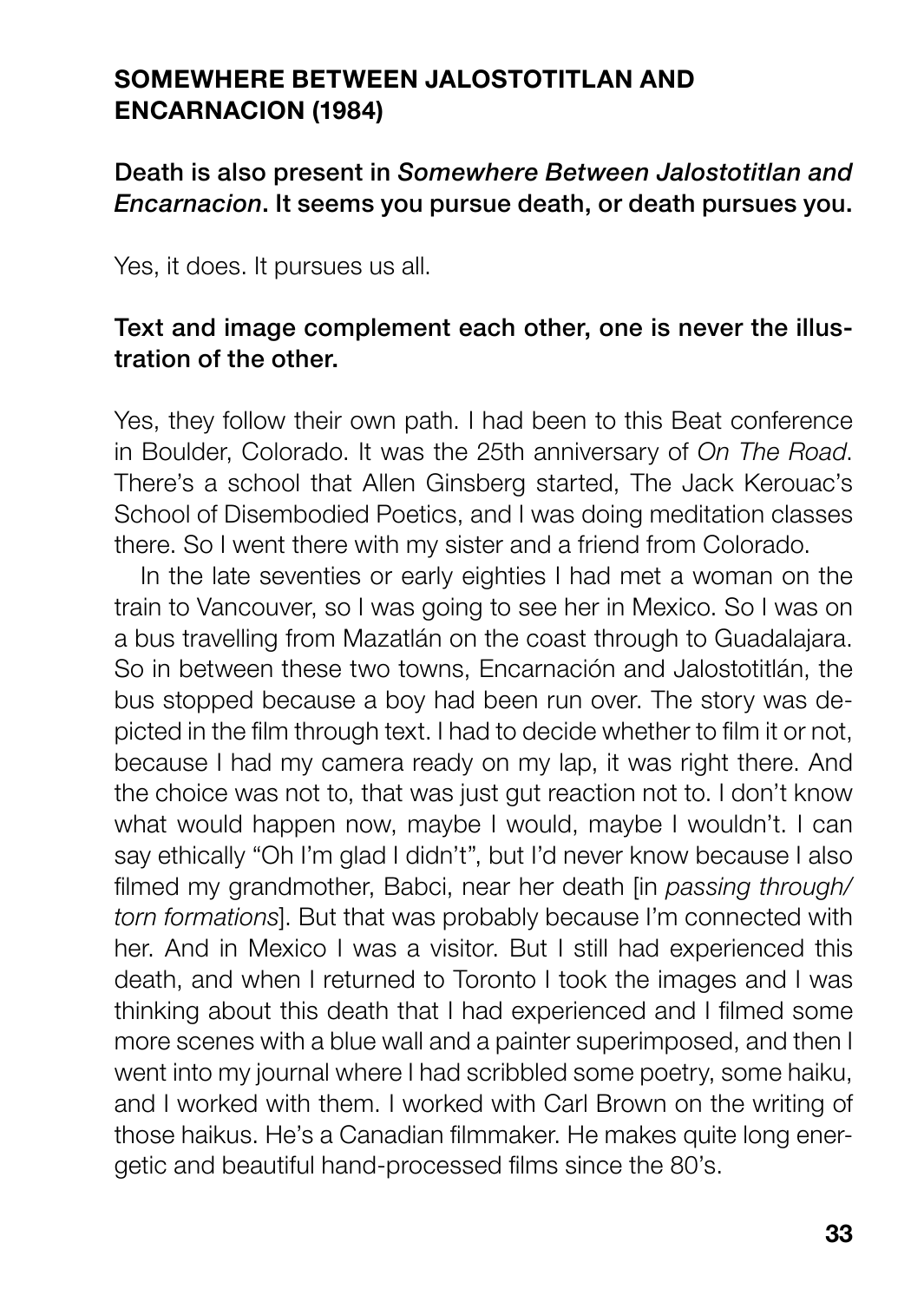#### Are the superimpositions in Somewhere Between Jalostotitlan And Encarnacion made in camera?

Yes, the great thing about in-camera camera work is you cannot control everything, so there are little gifts that come to you, from the world. I love including those gems that seem to come from nowhere, in my film, and maybe it is the reason I make films.

# LESSONS IN PROCESS (2012)

The ethical dilemma of what to show and what not to show is also present in Lessons in Process, when Jean Jean, in Cuba, cannot get funding to go to Haiti and film the effects of the earthquake, because it would be "disrespectful" to film them in their tragedy.

Jean Jean, who was in the first Process Cinema class I taught in Cuba at EICTV, is from Haiti. He was in the darkroom with us when we found out about the earthquake in Haiti and we all felt his pain because he wasn't allowed to go back. He wanted to help with the recovery and as a filmmaker he wanted to shoot some film of the tragedy. The film school wouldn't assist him, saying it would be disrespectful for him to film at this time. The film juxtaposes this with Spanish TV footage of CNN in Haiti… I found it to be a terrible irony that a citizen of Haiti was told it would be morally suspect for him to film his own country's tragedy yet CNN has carte blanche.

So I was trying to show that disparity between who gets to tell the story. I think that he should be able to film. I didn't feel that he shouldn't. Right away, in the next shot, it's this white reporter. Anderson Cooper, carrying this black boy to safety. I slowed it down and you can tell that it's all staged of course. Later I saw that CNN gave Anderson Cooper some kind of Hero Award.

# Very unethical.

In the film the students are shooting visual haiku, which is a practice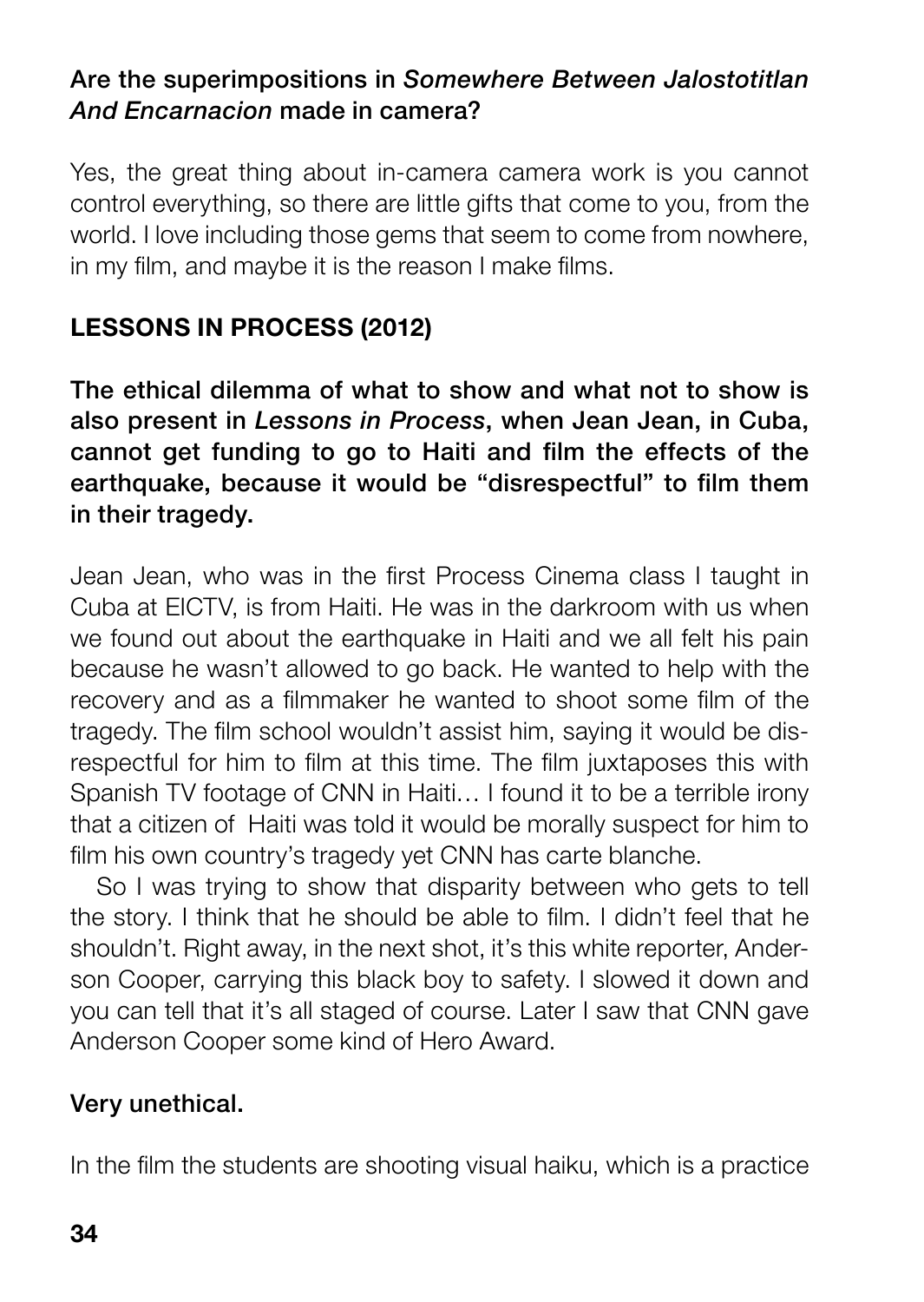that helps one have respect and take responsibility for one's own intimate world. So I would trust what Jean Jean would shoot. We have a problem if all the images in the world are done by the newscasters and we don't have poets being able to film. I found it very evocative that poet Leonard Cohen died the day after [Donald] Trump was elected. The poet had to go! In Lessons in Process I was trying to make the point that what television is doing is unethical.

# RIVER (1978-89)

### river is a simple film where you question the material and emphasize the importance of the camera and the material in the meaning of the film.

To me these formal experiments are as personal as the family films. When people work with the material they are putting themselves into it in some way. Maybe they are filming something other than themselves, but they are making a choice that comes out of their subjectivity. I think that formal experiments, that show the raw material, might end up in a personal film, and what one learns through making a personal film might end up in a formal work. Chimera, river, Kokoro, even Expo, are all much more formal-materialist based. Even Kitchener-Berlin. There's a play between my formal work and my more outwardly personal work. They go hand in hand and they are part of the practice.

river was done over 12 years, from 1978 to 1989. The first two parts were done in school, as a challenge by my teacher Jeffrey Paull. The first [made in 1977] was an exercise which I now use in my classes, which is to make a film edited in-camera. In the film I used in-camera dissolves on the Bolex, in the first part, on a color reversal stock. Richard Kerr steered the boat, while I shot the beautiful scenery of the Saugeen River I used to fish in, as a boy. The second part [1978] was a black and white ½ inch video, made with a very heavy Portapak camera, with the boat just floating down the river, me shooting, no one steering. I later transferred the video to film by way of a kinescope. This was another exercise, a 20-minute continu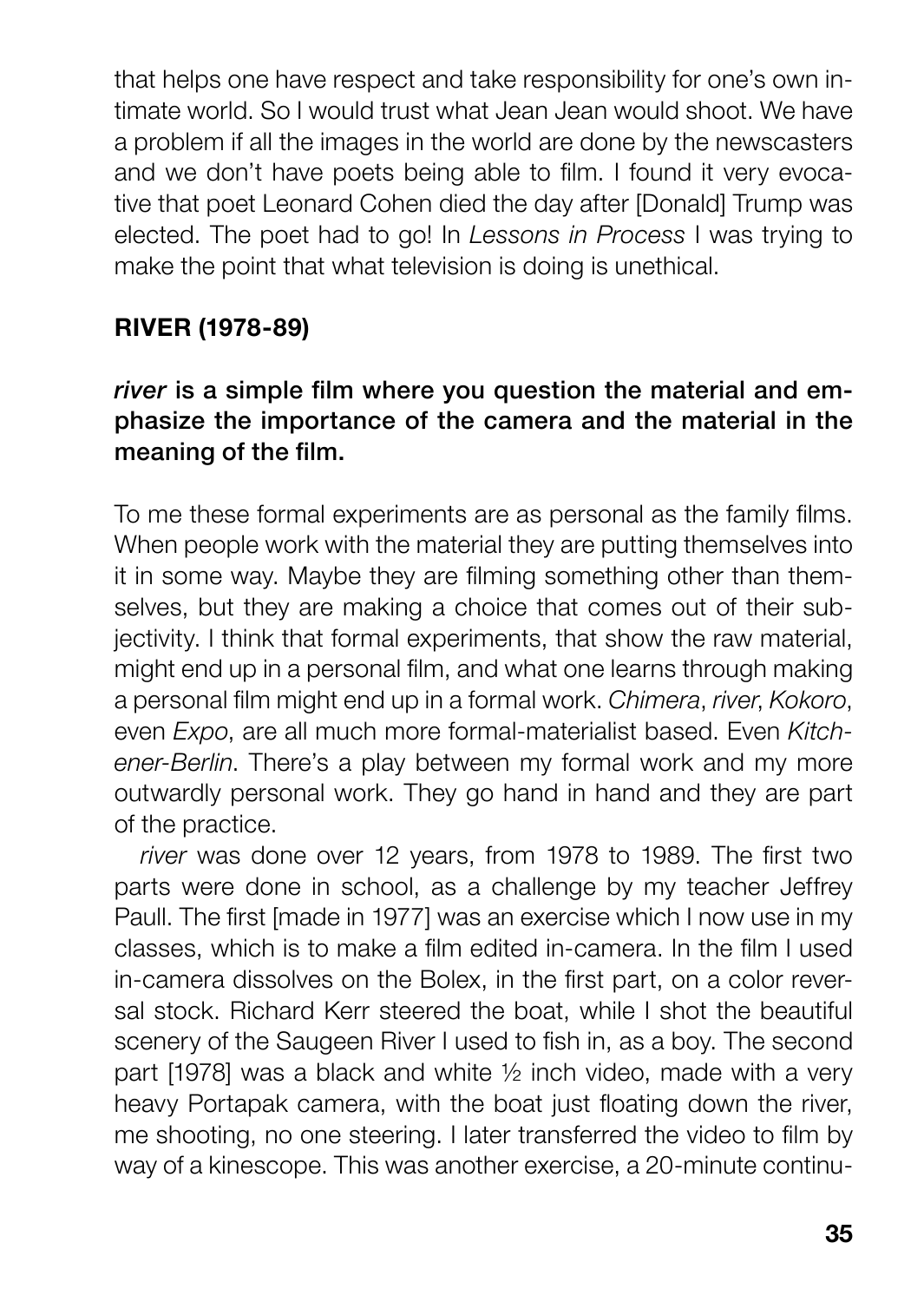ous take of going down the same river, the Saugeen. Letting the flow of the waves take me where they would.

#### Was it the first time you shot on video?

In a film, yes, for sure. Our school was divided between video- and film-makers. Some were working with Portapaks, doing documentaries, and the filmmakers were doing experimental or celluloid films, not all experimental, but we had a disposition to experimental. But over time I had the disposition to film in different ways.

For the third part of river, which was done a few years later [1984], I was thinking of deconstruction of the image. I suppose I used a Brechtian technique, though I am not sure if that was an influence. I just set up the first [16mm] film again and I filmed it off of a rear screen with a video camera. And whenever it got to a dissolve, you could see the screen, because the light meter on the video camera automatically adjusted. As well because I was using a rear screen, the first part is reversed, left to right, in this the third part. This was also transferred to film, later. So the romantic narrative of part one, the trip down this beautiful river, is deconstructed in part three. And then part four [1989] was kind of more influenced by Stan Brakhage. (I developed a bit of a friendship with him when he moved to Toronto around that time.) In the last section the camera goes underwater, and the section is edited quite fast. To shoot it Garrick Filewod helped with the underwater cinematography.

On the way up to the river shoot, for the 4th section, I had received a call from my mother, who lived near the river at the family cottage. My mother told me that my uncle had killed himself with a gun by a river, in my home town, the day before. I didn't say anything to the people who I was working with. There was a strange synchronicity, the fact that I was going under water with the camera, into the underworld, at the same time that this terrible tragedy happened, river was a more formal-materialist project, but aspects of the personal seeps in. The material still has an energy to it that connects things. So I just used that part as an ending. I edited the section with fast edits, and the film goes into the white light, 3 times near the end, a reference to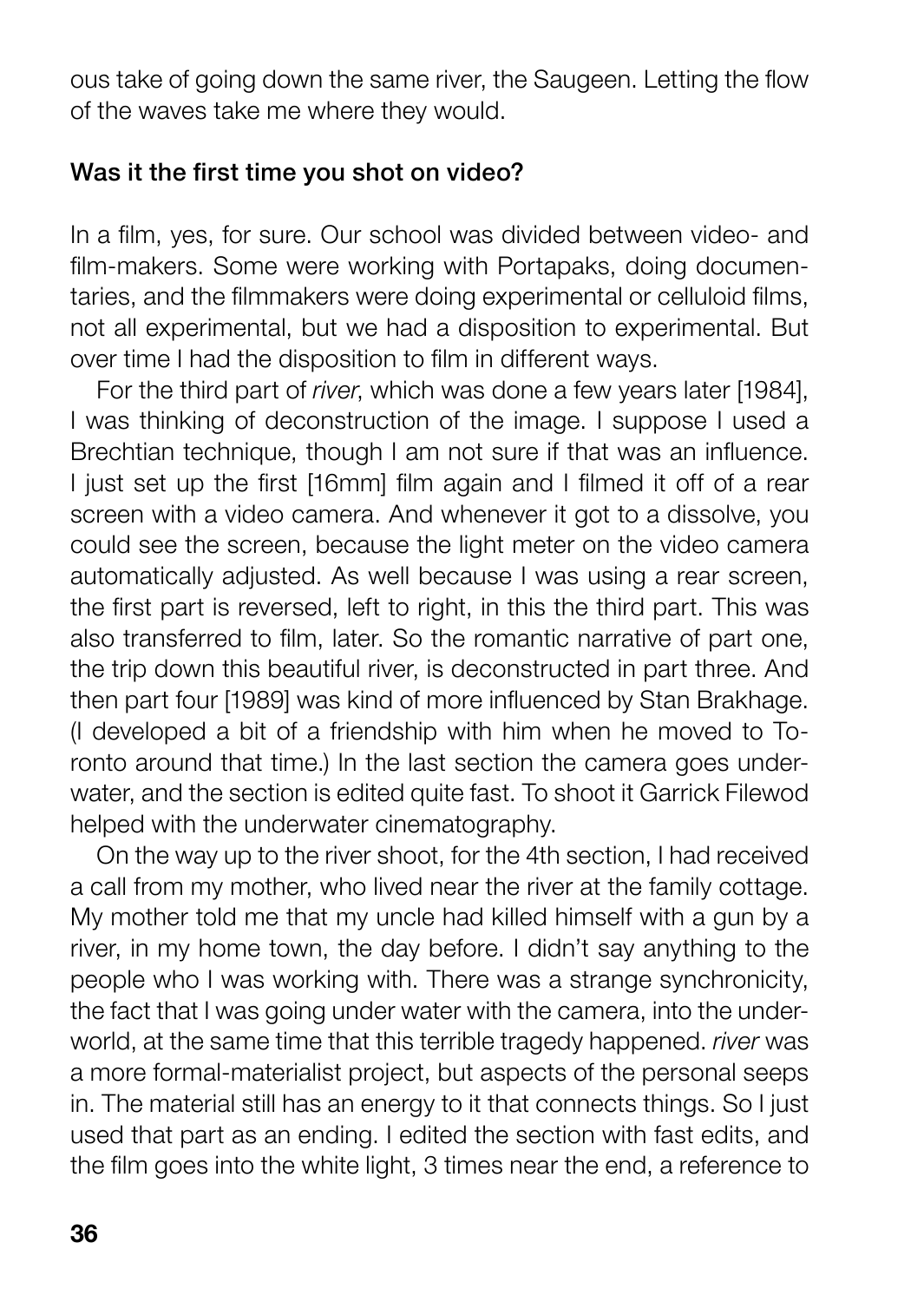the bardo, as I was getting immersed in Buddhism at the time.

As I worked on river I showed the first two parts and I noticed people laughed at the boat, you know, when it kept hitting those logs in the second part. I didn't realize until then. I see why it's funny now. I learn as I show. I just don't make a final piece. I showed the first two parts in Hamilton Artist Inc., at Zone Cinema, and found out some things about river. The different processes used through film and video, and interaction of different formal applications to the same river, sequentially extends the life of the river.

#### It's never the same river.

You never step into the same river twice, or 4 times!

#### The underwater footage is very high contrast and saturated. It almost looks like color. What kind of stock did you use?

The same one we are using in the workshop [at the (S8) Mostra], basically. Kodak 3378. But I think it had some issues, it was old stock or something, or in the processing there were lots of aberrations on it, and that sort of came through. The lab said it had pressure fog. It was black and white and processed as reversal. That was before I got into hand processing, though my teacher at Sheridan College, Jeffrey Paull, did teach us that already in the late 70's. Other Sheridan filmmakers like Carl Brown and Gary Popovich were working with hand processing already in the 80's. It wasn't until the 90's that I used hand processing for the Film Farm, which originating Film Farm member Rob Butterworth implemented after attending a workshop at STUC in Belgium, with Jürgen Reble and Karel Doing, among others.

# NAHNEEBAHWEEQUA AND THE FIRST NATIONS

In Kitchener-Berlin you talk about colonization and the First Nations. There is a scene of a film crew shooting a native village. What is that?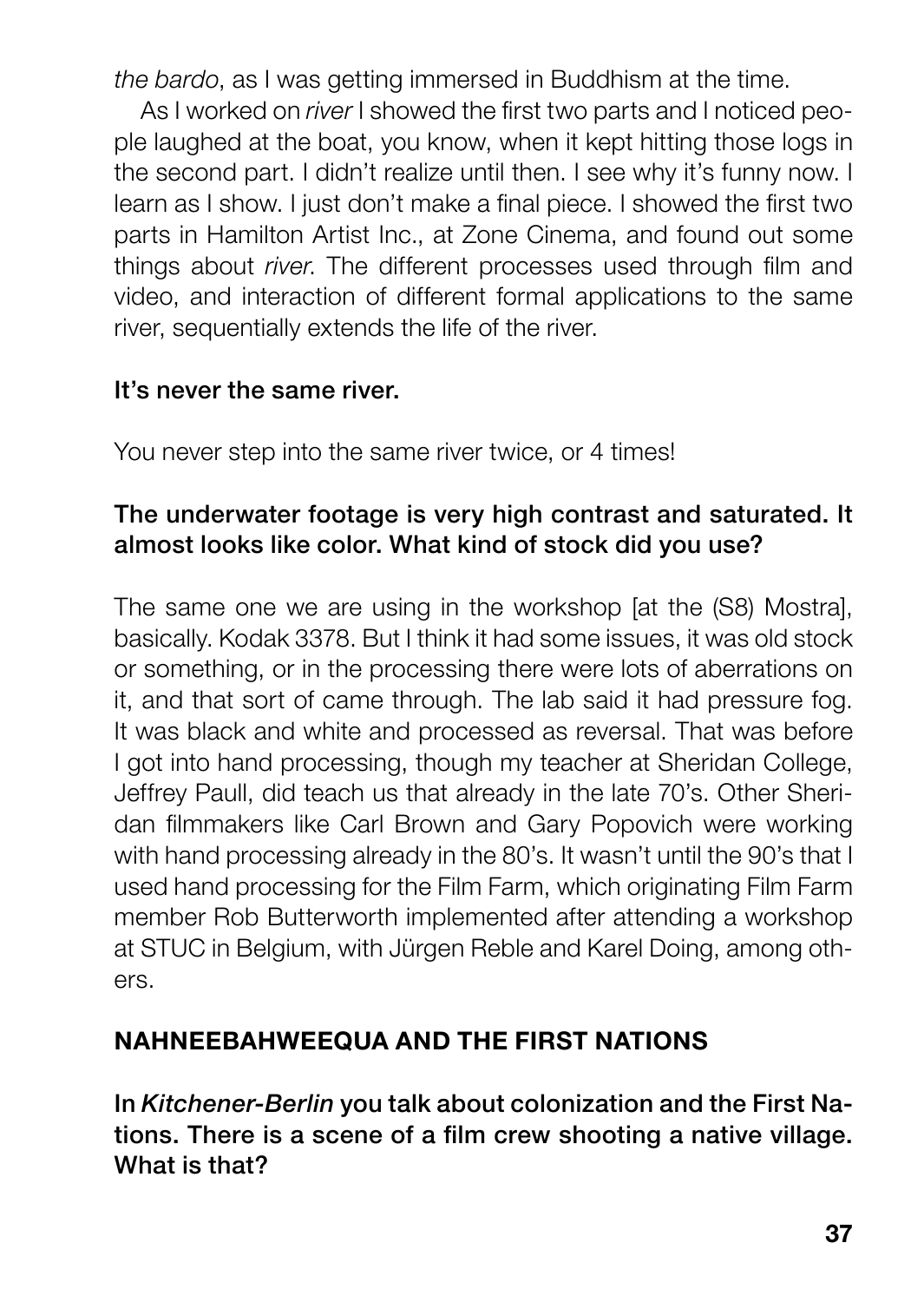I got the footage from a student who was on a film shoot, and he was filming the IMAX because he said it was so "cool". He was filming on video and I asked him if I could have it, and it's this really terrible depiction of the First Nations putting the paint on their face and so.

### The Prelude to Part 2 in Kitchener-Berlin is very funny. Where did you find that film, "The Highway of Tomorrow"? Did you edit anything out?

Yes, I only edited it a bit tighter. It is pretty well the original film. This is the scene from a film made by Dent Harrison from England, who apparently came to Canada penniless in the early 20th century and invented a mechanism to rotate food in an oven, made enough money, I guess, to have a movie camera and hobby. The film to me is the first Canadian surrealist film, though it's not known as such in the history books. It's just a found piece of film. A home movie. How I got it goes back to ?O,ZOO! Well, when I screened ?O,ZOO! at the Grierson Film Seminar in 1984 the curating of the program was totally taken in by the images of animals in a zoo that I purport to have been shot by my grandfather in the early 20's. Actually I shot the footage with hi-con film, to make it look like the 20's. Others believed the story as well and I didn't give it away during the Q&A. After the screening an archivist named Pierre "Trap" Stevens from the National Archive in Ottawa came up to me very excited and wanted to know where I got the footage. He said there are no shots of animals in close-ups in existence in Canadian zoos, from that time period, and he wanted to acquire it. Well, I took the white lie far enough so I told him I shot it. He was impressed and we had a good talk.

Later in the late 80's he gave me a call and said he found this interesting footage from Dent Harrison, that I should take a look at. Well, it fit right into the section of Kitchener-Berlin, where it kind of goes into a meditative trance in Part 2, so what surfaces is this little known surrealist film called "Prelude to Part 2: The Highway to Tomorrow or How One Makes Two", about a dirigible (airship) trip from England to Canada. I saw it as technology coming to Canada from Europe, all that it represents. There are shots of Dent Harrison himself in the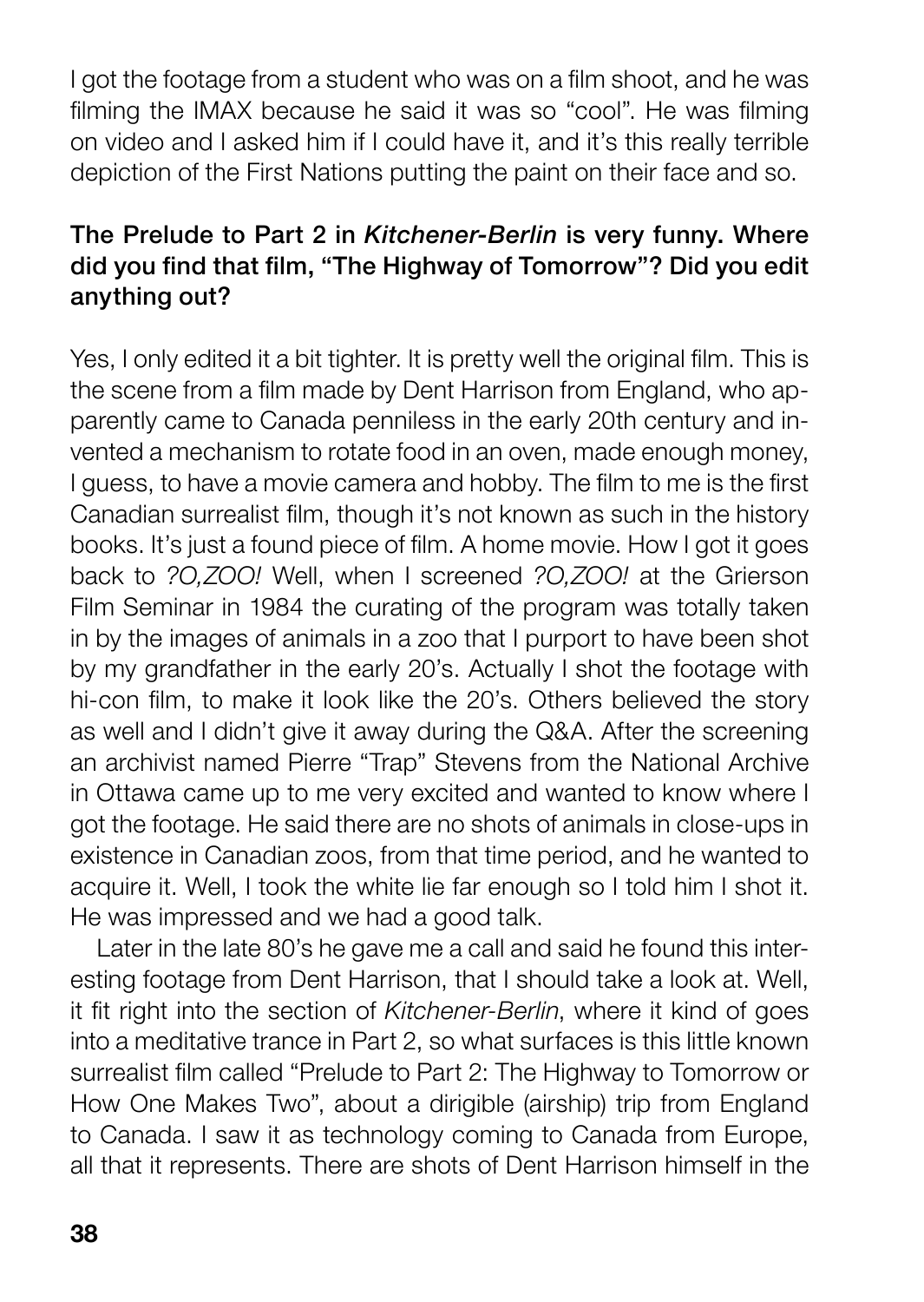film, double exposed, and the text in the film reads about him and his double.

To me the film [Kitchener-Berlin] is a kind of meditation on technology and spirituality. How the floating and whirling high-tech camera – we used a steadicam on the shoot – can take us out of our normal state of consciousness, but at the same time technology, as depicted in the film, is a destroyer, as bombings from World War Two is shown at the beginning of the film. And the large camera operated by a white cameraman (the found footage of the IMAX shoot) swoops in on a fictional film that tries to depict First Nations people. I show the behind the scenes parts of a made for TV doc, in this section, that shows them putting on makeup, getting dressed for their roles as "Indian" people in a village. Some are white people, costumed as First Nations people. Adding to the slaughter!

# In Slaughterhouse and All Fall Down, where you continue exposing your family's history, you include the story of Nahneebahweequa, as if you wanted to acknowledge that white Canadians, coming from Europe as immigrants, had ended up by taking the lands and the rights of the First Nations.

Yes, even in Sweep from 1995, it was acknowledged in my work. Living near the Saugeen River pushed me into researching where that name "Saugeen" came from. It means "mouth of the river, or where the river flows out" in Ojibway. I chose for one of my first school assignments, again from Jeffrey Paull, to go and "document a place" and I went up to Saugeen First Nations, at Chipewa Hill, near Southampton. I saw these beautiful cedar chairs for sale at the side of the road and asked the vendor if I could take a picture of the chair. And he said, "No, because you might use the picture to figure out how I made the chair, and then you will make and sell chairs down the road…", down the road meaning in white Ontario. So that was my first lesson in cultural appropriation. I understood him and put down the camera.

#### How did you get to know Nahneebahweequa? Is she wellknown in Canada?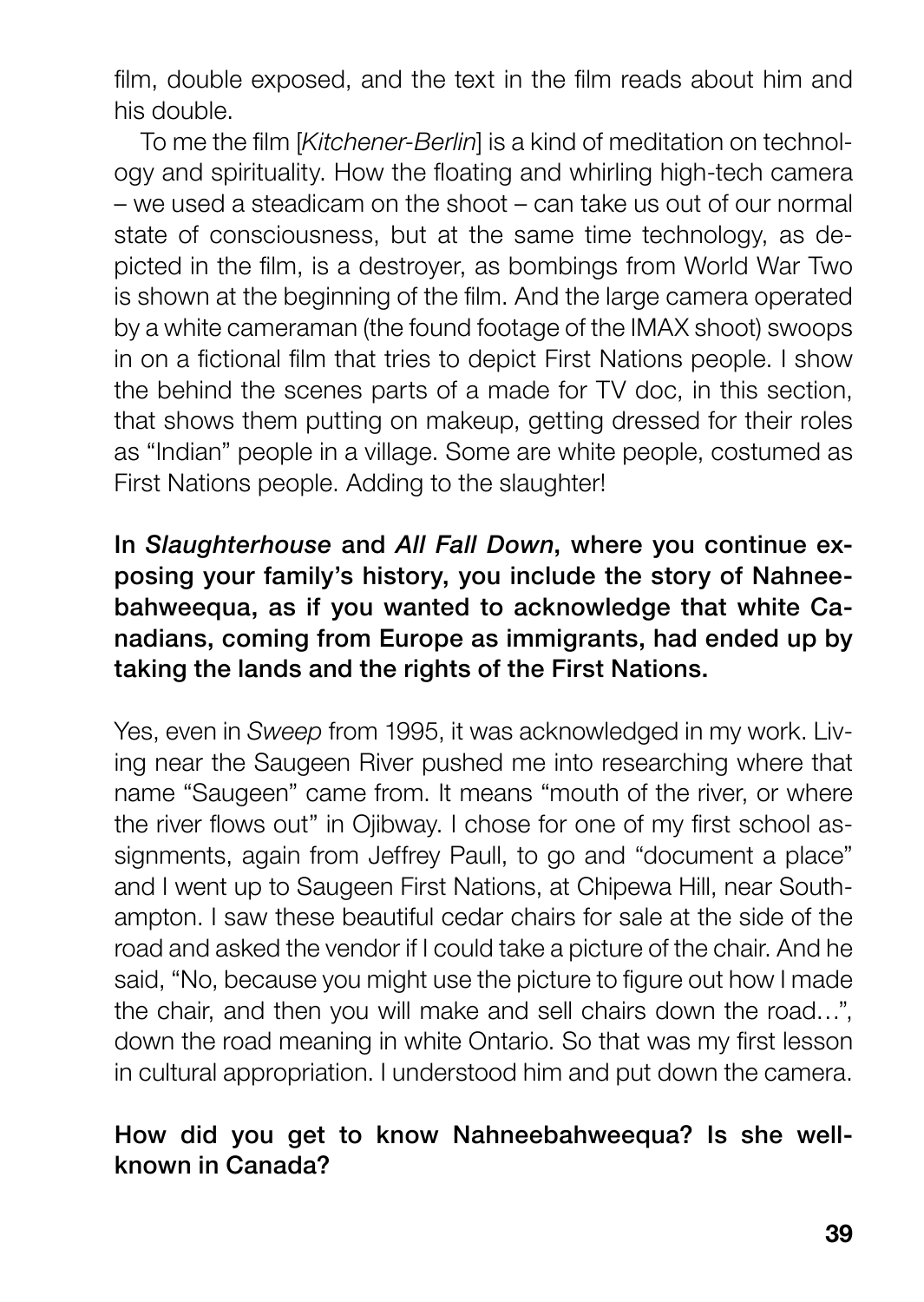I found her story in a presentation at Grey Roots Museum in Owen Sound. Janine and I went up to Manitoulin Island, which is basically an Island-rock that the First Nations were pushed to when the government stole their land. They were kicked off the good land to where you couldn't really even grow anything, Cape Croker and above that towards Manitoulin Island. It's in the Georgian Bay region. The Farm is maybe two hours south. So we went to this island. On the way we stopped at a museum in Owen Sound where there was a history installation of Nahneebahweequa. And we found out how she fought to get her land back after she was booted off. She'd lost her land and she actually sailed to England to have a meeting with Queen Victoria, quite an amazing story that really nobody knows. Nobody knows that story! In the area they do, of course.

We are doing a workshop next week in this area for Saugeen First Nations, through the Fabulous Festival of Fringe Film and the Film Farm, and they are going to show us the dying of the baskets and we are going to shoot and tint film and exchange plant knowledge… and they are going to make films which we will screen at the "Fab Fest"! Debbie Ebanks and Adrian Kahgee from the "Fab Fest" are organizing it, and Gail Maurice and Terra Long from the Film Farm are helping with the workshop.

Anyway, the film [All Fall Down] wasn't meant to be like this. It was a totally different film. But then Janine's ex-partner [George Lachlan Brown], who was a British expatriate, turned up, moved to Canada from England, and wanted to reconnect with Jessie, his biological daughter. I saw that he and Nahneebahweequa had both lost things, he'd lost his daughter, my stepdaughter, and Nahnee had lost her land, and I found that those two threads would be the two threads in the film. The film would be partly about the collision of white Canada with the First Nations people.

#### Did you actually meet George Lachlan Brown, your stepdaughter's father?

Yes. He came to Canada after Janine and I got together. And we felt it was important that he saw his daughter again, and he loved her, as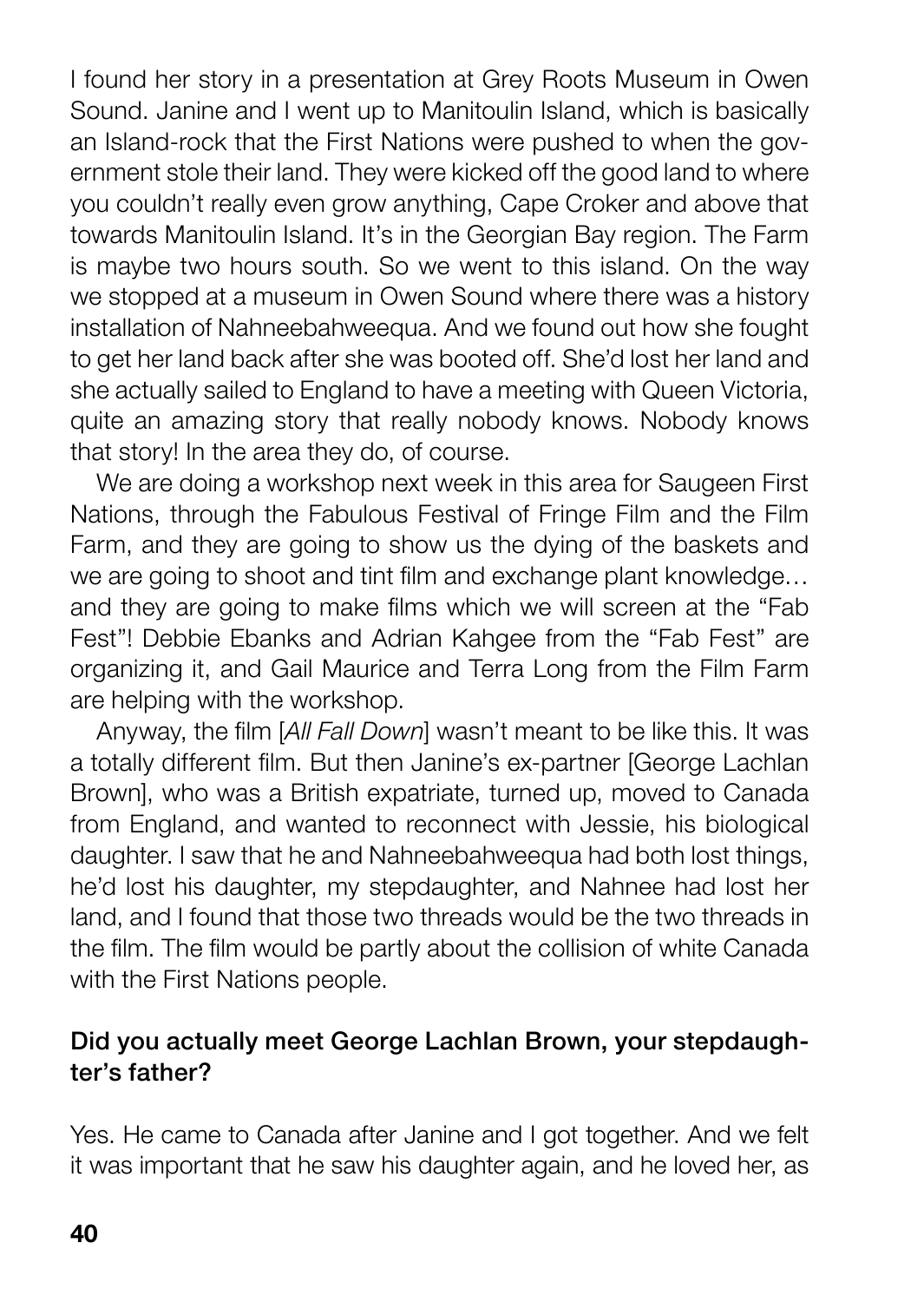you can see in the film. He would have her for short periods, but then he just got really difficult and disruptive, and ill. I would pick him up at the bus station, when he came to see Jessie, in Mount Forest, a small town, and then he could take her in Mount Forest for the day. He wanted to live with us. He thought it would be a good idea. And then one day his car broke down and then I drove him back. So there was an interaction, and I think in the end it was OK with me that at least he was able to see Jessie during those days… But he was trying to get back to Janine as well, in some way, it was a very sad and difficult story.

# Did he go back to Britain?

He died in Canada. He left his last message about the "shithole of Canada", which is connected to the colonial aspect in the film, how the First Nations are treated. It can work both ways. He died when Jessie was eleven. I'd met Janine and Jessie when Jessie was seven, so it was four years after. And then we had all these telephone recorded cassette tapes because they were in a legal battle, and he probably called 4 to 5 times per day. We moved to the farm, during that period, to get some peace. We were trying to start a new life together. Going to the farm helped to slow down the interactions, without cutting it off completely, because Jessie needed to know who her father was too. But we also had to start our new life.

# She has complained that in All Fall Down everybody has a voice, except her.

I said to her, "You are right". She was too young to really understand what was going on at 7, and I didn't want to pull her directly into the film in that way. That time was a kind of explosion for her, especially after he passed away. So I said to Jessie, "Let's make another film", but she didn't want to. She said to me that it was my version of the story. But, you know, she used the film in her adolescence to show to her friends to talk about it, and then she had friends who also didn't have fathers, and I think it helped her, not that that's the only purpose of the film. But I was worried, at the time, how the film would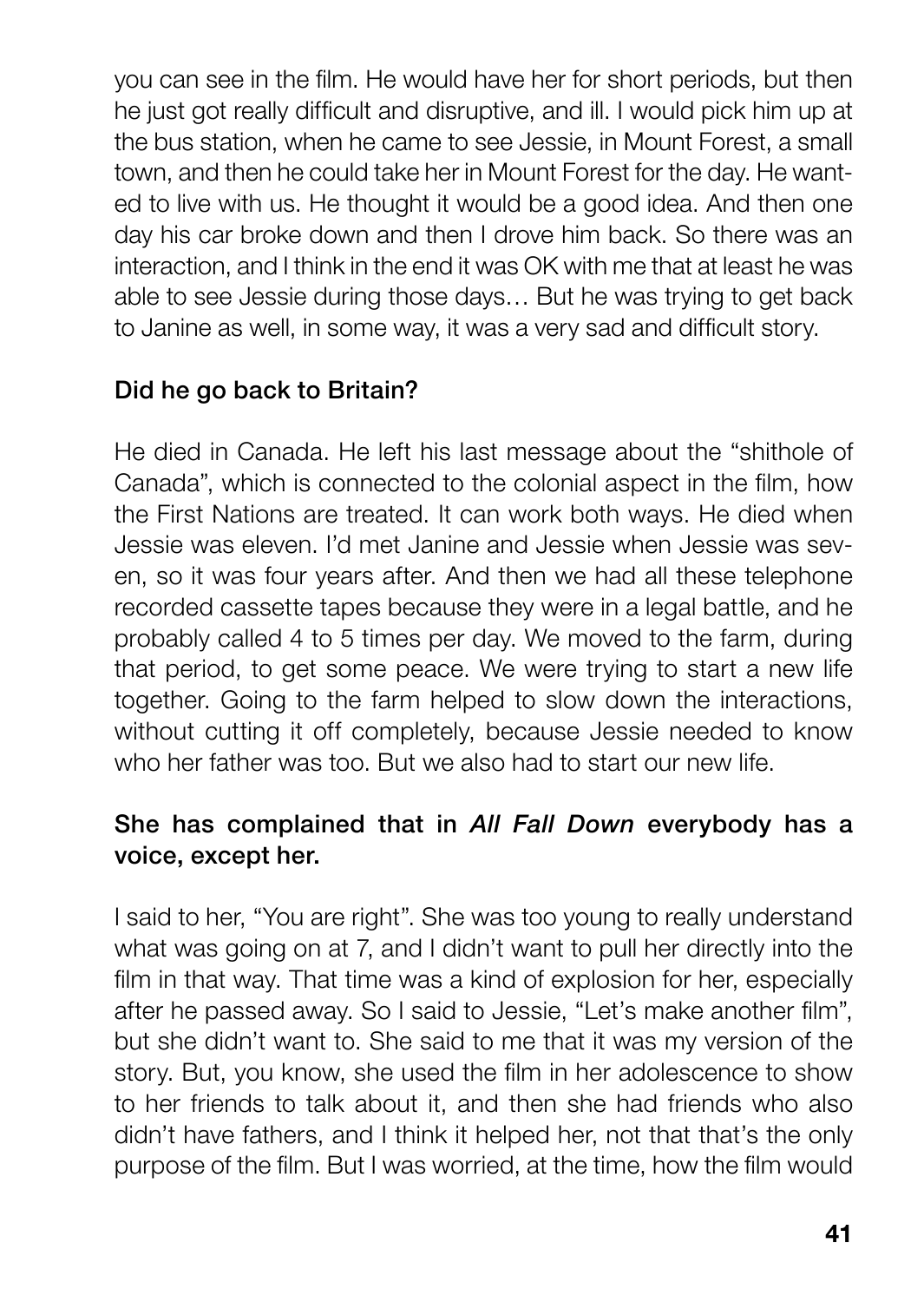affect her. I feel in her twenties she blossomed. And there are other reasons, but I really do feel that the film took that pain and put it outside of her… and made it concrete, so she could reflect on it. Maybe it was a help for her in some way, I don't know for sure. If things had gone wrong for her perhaps I wouldn't be so optimistic about using film in this way. Jessie is an amazing person. She always just gets back up on the horse!

My experience is when it's all hidden, that's when you get sickness. When I finished the film I showed it in Berlin and I said, "I'd like you to see the film before", and she was by the time 17, she was not really concerned about it… at 17 she had other interests. But I said, "You have to see the film before I show it in Berlin". She decided "OK", so I phoned her from Berlin and she said, "I'll watch it at exactly the same time you screen it".

I think it's because the film is open enough that she can hear that her father loved her, but she can also see who her father was on some level. It's like this thing that comes outside of the body you can look at. What you do in dealing with personal problems is you put them outside so you can look at it.

# VULTURE (2019)

#### In vulture, is it your Film Farm you are filming there?

Yes. But the animals belong to a neighbor, who uses my land, and then he gives me things, he helps me with the shoveling of the snow, and gives us meat from his livestock. We have an exchange.

#### Whose are the voices in Vulture?

Bryn Wigley, a young boy, is talking to me. His father, Ben, did an unofficial residency at the Film Farm the year we didn't have a workshop. Ben had funding and a trip planned so I let him come and use the place. I thought it was odd and brilliant how precise this young boy spoke and like in ?O,ZOO!, I allow a young boy to be an authority in the film.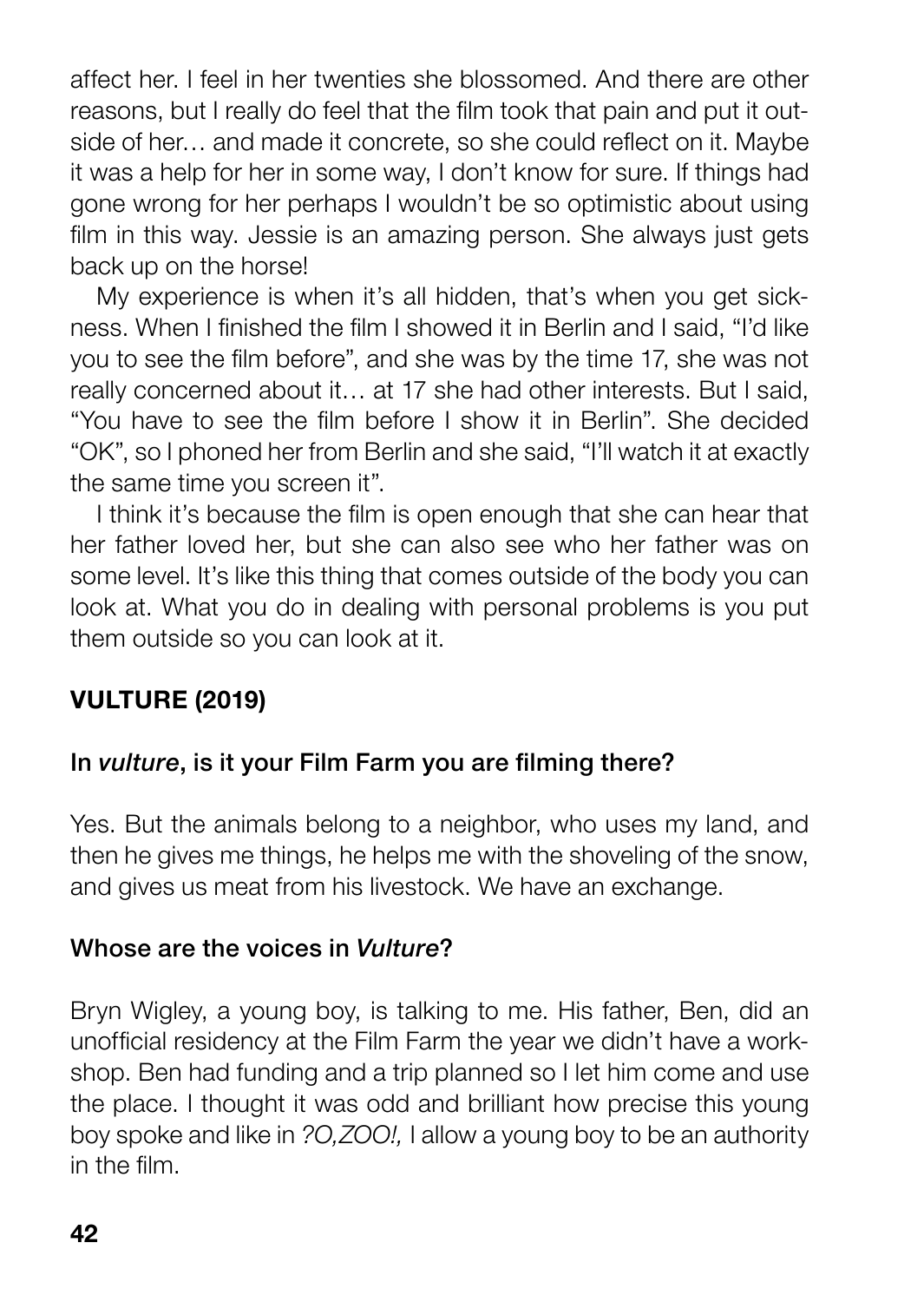#### Is the film we see hanging from the line part of the film we are watching on the screen?

Yes, it would be… The previous shots are Mennonite neighbors working the field across the road from our farm. The whole family is there "in" the earth. Kids sticking their hands into the warm spring soil. And then there are shots of the Film Farm crew preparing some potions. I shot vulture and processed a lot of it with the plants and flowers as they were blooming. I used many different flowers and plants to make the image. It was a kind of research, and now most of the Film Farm workshops have an "Eco-Processing" component to it. It seems to me the only place to go with celluloid, considering the times we are living. It's easier on us and easier in terms of pollution. We can also fix the film in salt, which means the worst part of the process in terms of chemical is that we have to use some washing soda, which isn't near as toxic as Dektol or Fixer. But I like the colors I get from different flowers and I like the various kinds of surface etchings that come, from using different plants, which can be seen in vulture.

vulture is about inter-species relationships on a family farm when animals are allowed to mingle with each other. The film is 16mm film in various forms: machine processed black and white and color to hand processed with flowers, and sometimes toned with the walnuts from our farm. The surface scratches from the flowers and plants in the processing of the celluloid, and the aberrations from the digital transfer, strobing and blurring, creates a conversation between analogue and digital processes which is one thing I am interested in right now.